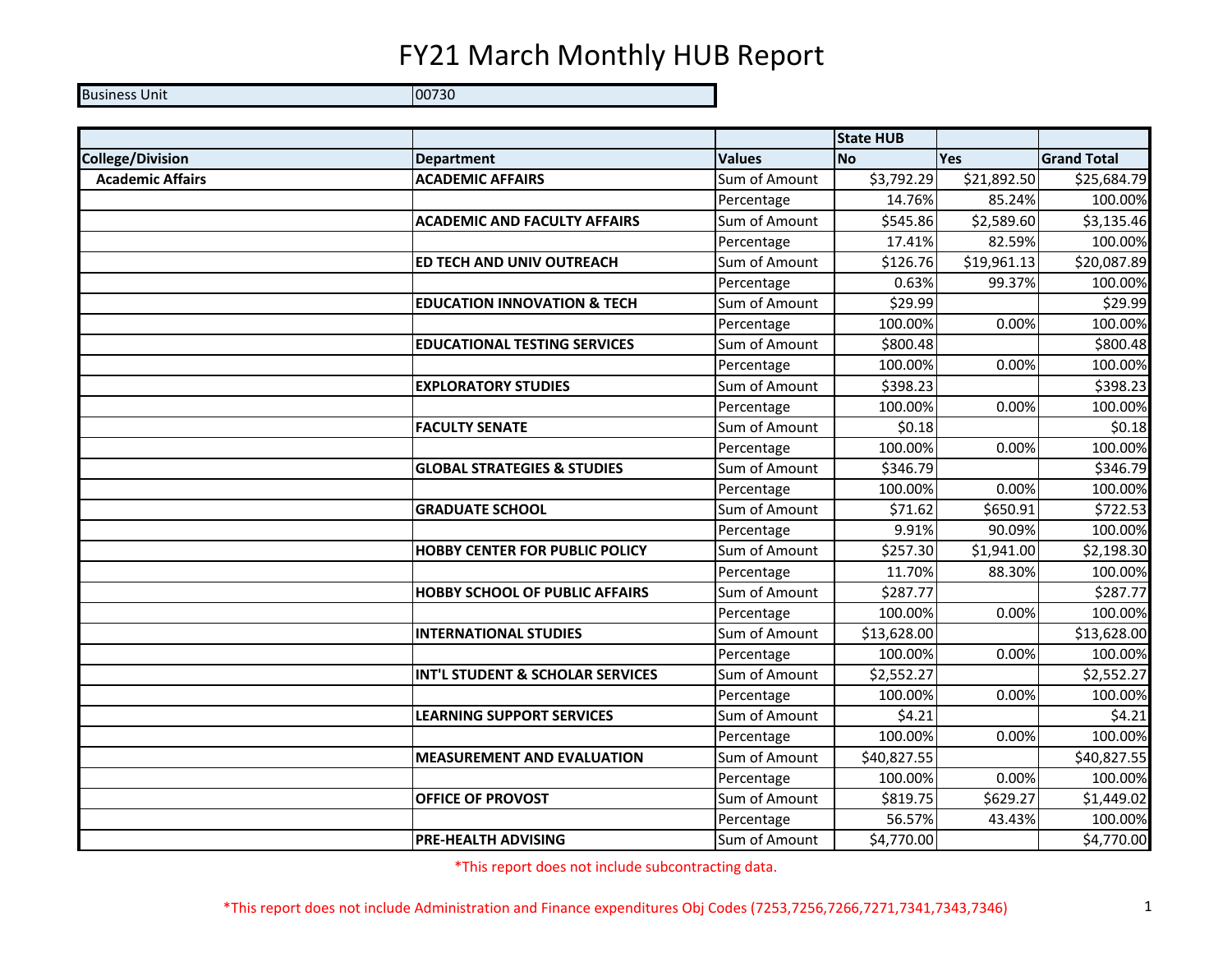| <b>Academic Affairs</b>               | PRE-HEALTH ADVISING                   | Percentage    | 100.00%     | 0.00%       | 100.00%      |
|---------------------------------------|---------------------------------------|---------------|-------------|-------------|--------------|
|                                       | TRANSFER ADVISING PROGRAM             | Sum of Amount | \$385.69    |             | \$385.69     |
|                                       |                                       | Percentage    | 100.00%     | 0.00%       | 100.00%      |
|                                       | <b>UH SUGAR LAND</b>                  | Sum of Amount | \$13,879.58 | \$2,945.00  | \$16,824.58  |
|                                       |                                       | Percentage    | 82.50%      | 17.50%      | 100.00%      |
|                                       | <b>UNDERGRADUATE ACADEMIC AFFAIRS</b> | Sum of Amount | \$123.24    |             | \$123.24     |
|                                       |                                       | Percentage    | 100.00%     | 0.00%       | 100.00%      |
|                                       | <b>UNDERGRADUATE STUDENT SUCCESS</b>  | Sum of Amount | \$216.64    |             | \$216.64     |
|                                       |                                       | Percentage    | 100.00%     | 0.00%       | 100.00%      |
|                                       | UNDERGRADUATE STUDENT SUCCESS CTR     | Sum of Amount | \$13.40     |             | \$13.40      |
|                                       |                                       | Percentage    | 100.00%     | 0.00%       | 100.00%      |
|                                       | <b>WRITING CENTER</b>                 | Sum of Amount | \$152.40    |             | \$152.40     |
|                                       |                                       | Percentage    | 100.00%     | 0.00%       | 100.00%      |
| <b>Academic Affairs Sum of Amount</b> |                                       |               | \$84,030.00 | \$50,609.41 | \$134,639.41 |
| <b>Academic Affairs Percentage</b>    |                                       |               | 62.41%      | 37.59%      | 100.00%      |
| <b>Administration and Finance</b>     | <b>ADMINISTRATION &amp; FINANCE</b>   | Sum of Amount | \$3,731.17  | \$862.77    | \$4,593.94   |
|                                       |                                       | Percentage    | 81.22%      | 18.78%      | 100.00%      |
|                                       | <b>AUXILIARY SERVICES OPERATIONS</b>  | Sum of Amount | \$1,926.84  |             | \$1,926.84   |
|                                       |                                       | Percentage    | 100.00%     | 0.00%       | 100.00%      |
|                                       | <b>BUDGET</b>                         | Sum of Amount | \$0.04      |             | \$0.04       |
|                                       |                                       | Percentage    | 100.00%     | 0.00%       | 100.00%      |
|                                       | <b>BUSINESS SERVICES</b>              | Sum of Amount | \$262.76    | \$309.72    | \$572.48     |
|                                       |                                       | Percentage    | 45.90%      | 54.10%      | 100.00%      |
|                                       | <b>CAMPUS SAFETY ADMINISTRATION</b>   | Sum of Amount |             | \$1,992.68  | \$1,992.68   |
|                                       |                                       | Percentage    | 0.00%       | 100.00%     | 100.00%      |
|                                       | <b>CAMPUS SAFETY SYSTEMS</b>          | Sum of Amount | \$493.96    | \$10,713.14 | \$11,207.10  |
|                                       |                                       | Percentage    | 4.41%       | 95.59%      | 100.00%      |
|                                       | <b>CENTRAL FACILITY SERVICES</b>      | Sum of Amount | \$358.42    | \$564.37    | \$922.79     |
|                                       |                                       | Percentage    | 38.84%      | 61.16%      | 100.00%      |
|                                       | <b>CONTROLLER (PH)</b>                | Sum of Amount | \$7,337.94  |             | \$7,337.94   |
|                                       |                                       | Percentage    | 100.00%     | 0.00%       | 100.00%      |
|                                       | <b>COUGAR CARD</b>                    | Sum of Amount | \$1,539.91  |             | \$1,539.91   |
|                                       |                                       | Percentage    | 100.00%     | 0.00%       | 100.00%      |
|                                       | <b>CULLEN PERFORM HALL</b>            | Sum of Amount | \$8.00      |             | \$8.00       |
|                                       |                                       | Percentage    | 100.00%     | 0.00%       | 100.00%      |
|                                       | <b>EMERGENCY MANAGEMENT</b>           | Sum of Amount |             | \$6,351.35  | \$6,351.35   |
|                                       |                                       | Percentage    | 0.00%       | 100.00%     | 100.00%      |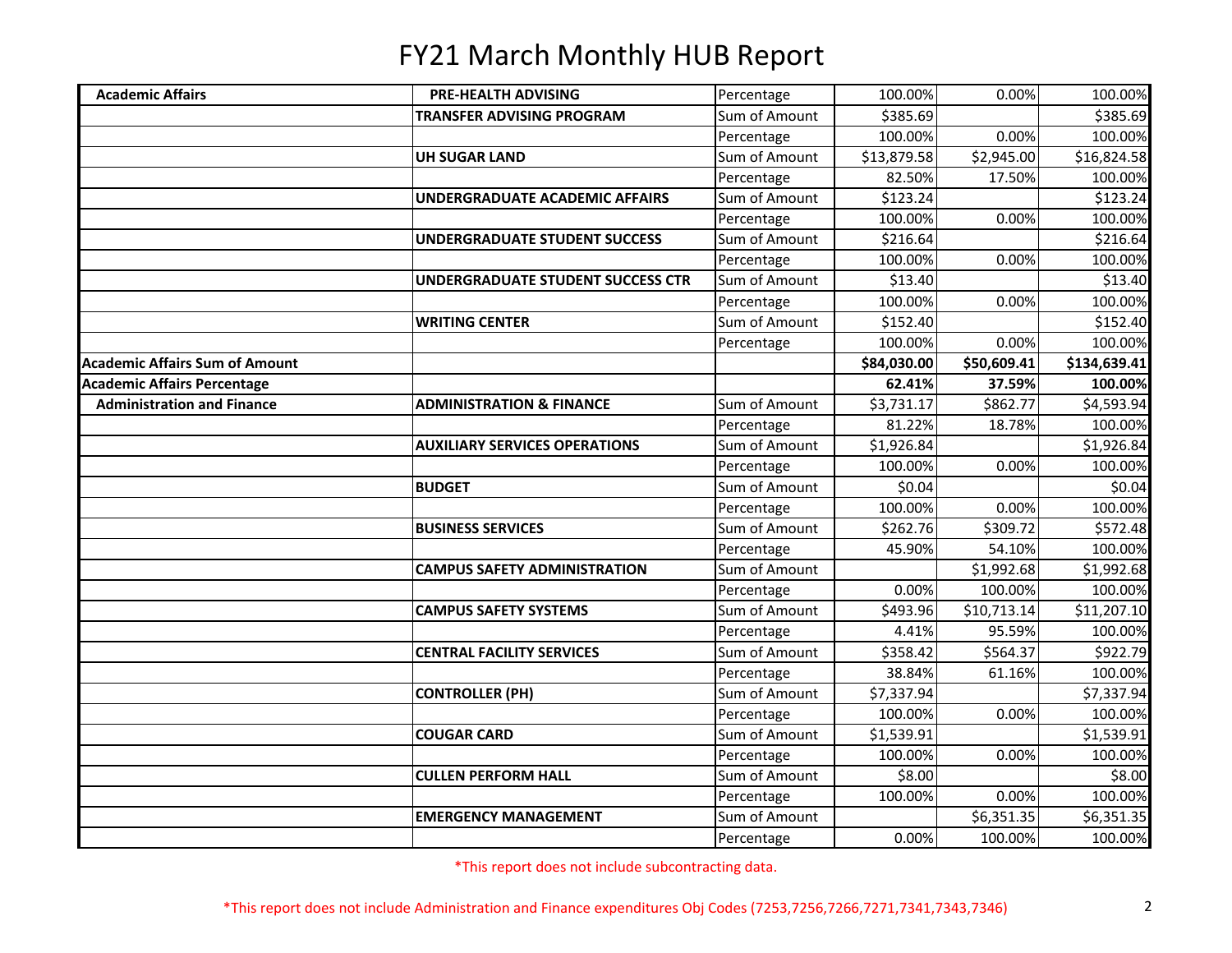| <b>Administration and Finance</b> | <b>ENTERPRISE SYSTEMS</b>                 | Sum of Amount | \$49,508.15   | \$158,419.11 | \$207,927.26 |
|-----------------------------------|-------------------------------------------|---------------|---------------|--------------|--------------|
|                                   |                                           | Percentage    | 23.81%        | 76.19%       | 100.00%      |
|                                   | <b>ENV. HEALTH &amp; LIFE SAFETY</b>      | Sum of Amount | \$666.38      |              | \$666.38     |
|                                   |                                           | Percentage    | 100.00%       | 0.00%        | 100.00%      |
|                                   | <b>FACILITIES MANAGEMENT</b>              | Sum of Amount | \$107,869.89  | \$5,621.18   | \$113,491.07 |
|                                   |                                           | Percentage    | 95.05%        | 4.95%        | 100.00%      |
|                                   | <b>FACILITIES OPERATION &amp; MAINT</b>   | Sum of Amount | \$182.21      |              | \$182.21     |
|                                   |                                           | Percentage    | 100.00%       | 0.00%        | 100.00%      |
|                                   | <b>FACILITIES PLANNING &amp; CONSTRUC</b> | Sum of Amount | $-$85,488.73$ | \$271,850.96 | \$186,362.23 |
|                                   |                                           | Percentage    | $-45.87%$     | 145.87%      | 100.00%      |
|                                   | <b>FACILITIES/CONSTRUC MGMT ADMIN</b>     | Sum of Amount | \$79.92       | \$54.97      | \$134.89     |
|                                   |                                           | Percentage    | 59.25%        | 40.75%       | 100.00%      |
|                                   | <b>HIGH PERFORMANCE &amp; COMP NETWK</b>  | Sum of Amount | \$8,030.49    | \$1,205.00   | \$9,235.49   |
|                                   |                                           | Percentage    | 86.95%        | 13.05%       | 100.00%      |
|                                   | <b>HUMAN RESOURCES</b>                    | Sum of Amount | \$43,089.97   |              | \$43,089.97  |
|                                   |                                           | Percentage    | 100.00%       | 0.00%        | 100.00%      |
|                                   | <b>INST - ADMINISTRATION</b>              | Sum of Amount | \$11,677.74   |              | \$11,677.74  |
|                                   |                                           | Percentage    | 100.00%       | 0.00%        | 100.00%      |
|                                   | <b>INST - BUSINESS SERVICES</b>           | Sum of Amount | \$241,052.85  |              | \$241,052.85 |
|                                   |                                           | Percentage    | 100.00%       | 0.00%        | 100.00%      |
|                                   | <b>INST - INFORMATION TECHNOLOGY</b>      | Sum of Amount | \$489,526.87  |              | \$489,526.87 |
|                                   |                                           | Percentage    | 100.00%       | 0.00%        | 100.00%      |
|                                   | <b>INST POST EMPLOYMENT</b>               | Sum of Amount | \$45.00       |              | \$45.00      |
|                                   |                                           | Percentage    | 100.00%       | 0.00%        | 100.00%      |
|                                   | <b>INSTITUTIONAL HUMAN RESOURCES</b>      | Sum of Amount | \$1,934.91    | \$425.10     | \$2,360.01   |
|                                   |                                           | Percentage    | 81.99%        | 18.01%       | 100.00%      |
|                                   | <b>KUHF RADIO</b>                         | Sum of Amount | \$57,469.03   | \$11,721.07  | \$69,190.10  |
|                                   |                                           | Percentage    | 83.06%        | 16.94%       | 100.00%      |
|                                   | <b>MINOR &amp; PLANNED PROJECTS</b>       | Sum of Amount | \$329,569.74  | \$26,183.19  | \$355,752.93 |
|                                   |                                           | Percentage    | 92.64%        | 7.36%        | 100.00%      |
|                                   | MINOR IN-HOUSE CONSTRUCTION               | Sum of Amount | \$5,750.44    | \$139.23     | \$5,889.67   |
|                                   |                                           | Percentage    | 97.64%        | 2.36%        | 100.00%      |
|                                   | OFFICE EQUAL OPPORTUNITY SRVS             | Sum of Amount | \$59,960.83   |              | \$59,960.83  |
|                                   |                                           | Percentage    | 100.00%       | 0.00%        | 100.00%      |
|                                   | <b>PARKING &amp; TRANS SERVICES</b>       | Sum of Amount | \$305,755.81  |              | \$305,755.81 |
|                                   |                                           | Percentage    | 100.00%       | 0.00%        | 100.00%      |
|                                   | PHY PLANT-AUTOMOTIVE                      | Sum of Amount | \$6,065.58    | \$32,722.12  | \$38,787.70  |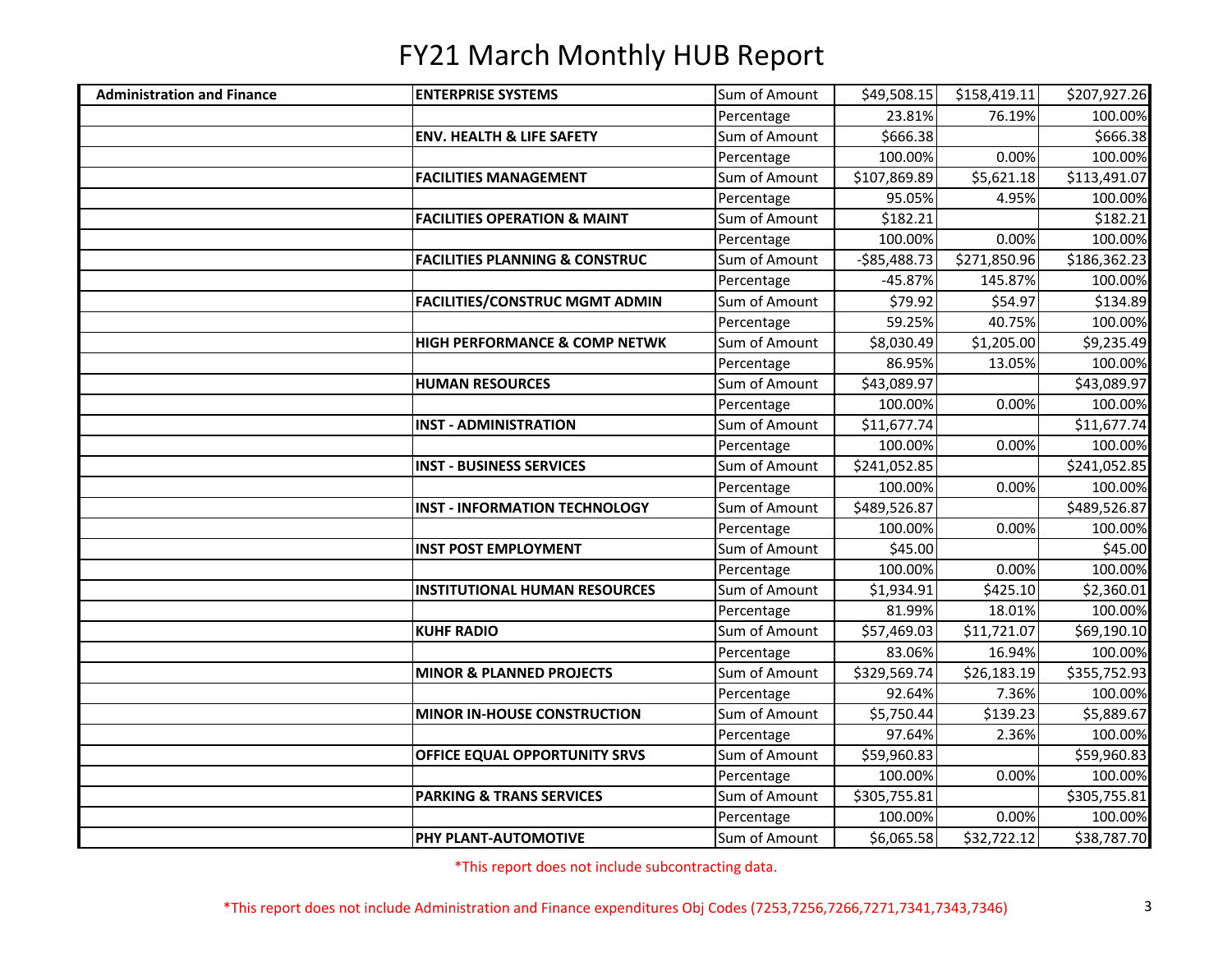| <b>Administration and Finance</b> | PHY PLANT-AUTOMOTIVE                     | Percentage    | 15.64%       | 84.36%       | 100.00%      |
|-----------------------------------|------------------------------------------|---------------|--------------|--------------|--------------|
|                                   | PHY PLANT-GROUNDS MAINT                  | Sum of Amount | \$33,676.01  |              | \$33,676.01  |
|                                   |                                          | Percentage    | 100.00%      | 0.00%        | 100.00%      |
|                                   | PHY PLANT-SOLID WASTE                    | Sum of Amount | \$2,994.08   |              | \$2,994.08   |
|                                   |                                          | Percentage    | 100.00%      | 0.00%        | 100.00%      |
|                                   | PHYSICAL PLANT                           | Sum of Amount | \$36,066.32  | \$701,449.03 | \$737,515.35 |
|                                   |                                          | Percentage    | 4.89%        | 95.11%       | 100.00%      |
|                                   | <b>PLANNING</b>                          | Sum of Amount | \$748.99     | \$4,436.50   | \$5,185.49   |
|                                   |                                          | Percentage    | 14.44%       | 85.56%       | 100.00%      |
|                                   | <b>POLICE</b>                            | Sum of Amount | \$24,596.39  | \$878.91     | \$25,475.30  |
|                                   |                                          | Percentage    | 96.55%       | 3.45%        | 100.00%      |
|                                   | <b>POSTAL SERVICES OPERATIONS</b>        | Sum of Amount | \$4,392.49   |              | \$4,392.49   |
|                                   |                                          | Percentage    | 100.00%      | 0.00%        | 100.00%      |
|                                   | <b>PRINTING OPERATIONS</b>               | Sum of Amount | \$12,667.17  |              | \$12,667.17  |
|                                   |                                          | Percentage    | 100.00%      | 0.00%        | 100.00%      |
|                                   | <b>PUBLIC ART</b>                        | Sum of Amount | \$174,935.83 | \$1,689.18   | \$176,625.01 |
|                                   |                                          | Percentage    | 99.04%       | 0.96%        | 100.00%      |
|                                   | <b>REAL ESTATE SERVICES</b>              | Sum of Amount | \$77.93      |              | \$77.93      |
|                                   |                                          | Percentage    | 100.00%      | 0.00%        | 100.00%      |
|                                   | <b>RISK MANAGEMENT</b>                   | Sum of Amount | \$135.29     |              | \$135.29     |
|                                   |                                          | Percentage    | 100.00%      | 0.00%        | 100.00%      |
|                                   | <b>SERVICE LEVEL AGREEMENT</b>           | Sum of Amount | \$33,705.45  | \$695,766.10 | \$729,471.55 |
|                                   |                                          | Percentage    | 4.62%        | 95.38%       | 100.00%      |
|                                   | <b>STUDENT BUSINESS SERVICES</b>         | Sum of Amount | \$23,826.55  | \$949.15     | \$24,775.70  |
|                                   |                                          | Percentage    | 96.17%       | 3.83%        | 100.00%      |
|                                   | <b>TECHNOLOGY SERVICES &amp; SUPPORT</b> | Sum of Amount | \$71,732.71  | \$37,275.77  | \$109,008.48 |
|                                   |                                          | Percentage    | 65.80%       | 34.20%       | 100.00%      |
|                                   | TV PUBLIC BROADCASTING                   | Sum of Amount | \$22,879.12  | \$11,721.62  | \$34,600.74  |
|                                   |                                          | Percentage    | 66.12%       | 33.88%       | 100.00%      |
|                                   | <b>UIT BUSINESS SERVICES</b>             | Sum of Amount | \$6.49       |              | \$6.49       |
|                                   |                                          | Percentage    | 100.00%      | 0.00%        | 100.00%      |
|                                   | UIT EXTERNALLY FUNDED PROJECTS           | Sum of Amount |              | \$13,980.28  | \$13,980.28  |
|                                   |                                          | Percentage    | 0.00%        | 100.00%      | 100.00%      |
|                                   | <b>UIT SECURITY</b>                      | Sum of Amount | \$298,656.57 |              | \$298,656.57 |
|                                   |                                          | Percentage    | 100.00%      | 0.00%        | 100.00%      |
|                                   | <b>UNIV PROP SERV OPERATIONS</b>         | Sum of Amount | \$212,909.22 |              | \$212,909.22 |
|                                   |                                          | Percentage    | 100.00%      | 0.00%        | 100.00%      |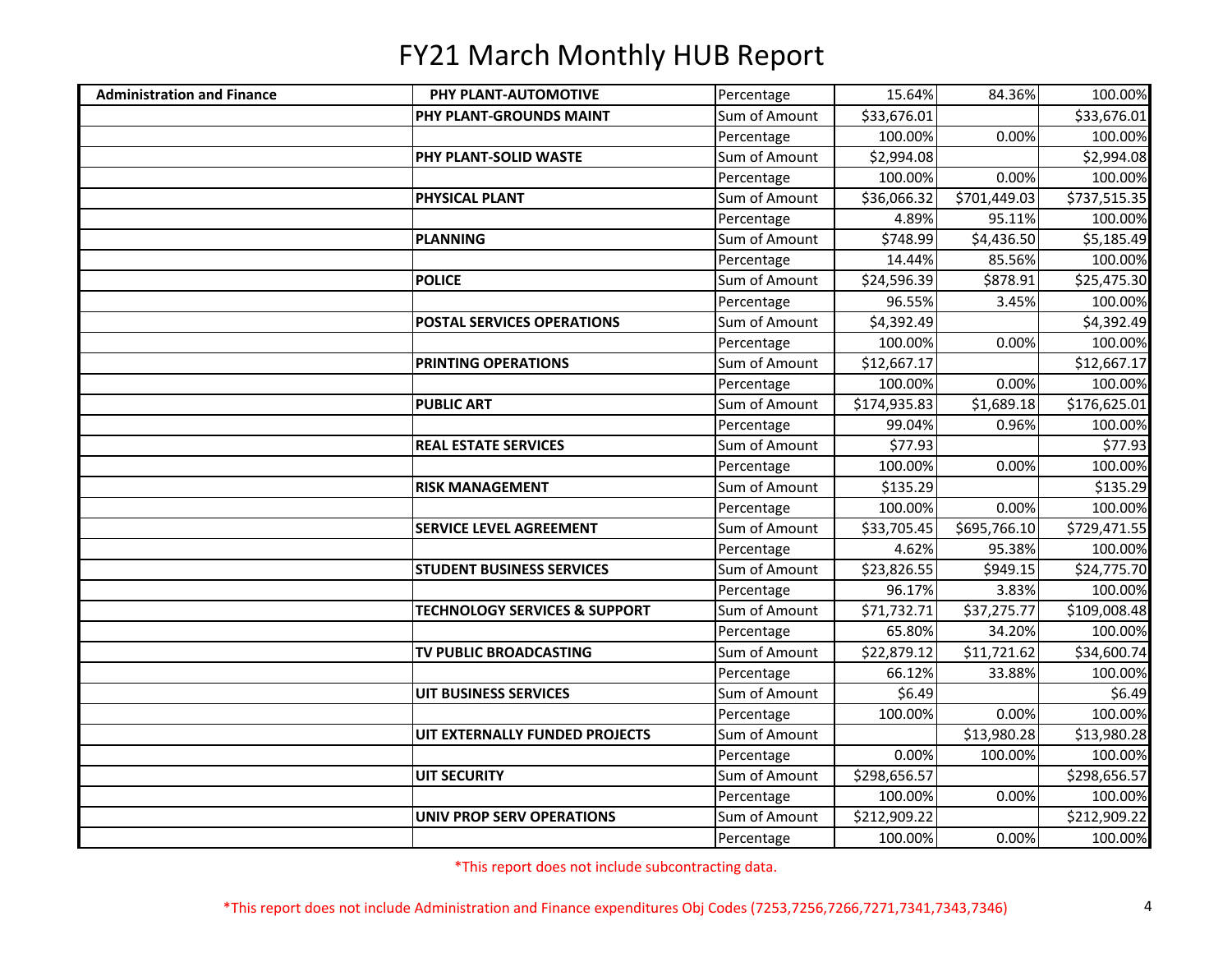| <b>Administration and Finance</b>               | UNIVERSITY INFORMATION TECH              | Sum of Amount | \$574.45     | \$34.39                       | \$608.84       |
|-------------------------------------------------|------------------------------------------|---------------|--------------|-------------------------------|----------------|
|                                                 |                                          | Percentage    | 94.35%       | 5.65%                         | 100.00%        |
| <b>Administration and Finance Sum of Amount</b> |                                          |               |              | \$2,602,987.18 \$1,997,316.89 | \$4,600,304.07 |
| <b>Administration and Finance Percentage</b>    |                                          |               | 56.58%       | 43.42%                        | 100.00%        |
| <b>Architecture</b>                             | <b>DEAN, G D HINES ARCH &amp; DESIGN</b> | Sum of Amount | \$17,967.56  | \$4,187.76                    | \$22,155.32    |
|                                                 |                                          | Percentage    | 81.10%       | 18.90%                        | 100.00%        |
|                                                 | <b>GERALD D HINES ARCH &amp; DESIGN</b>  | Sum of Amount |              | \$1,714.90                    | \$1,714.90     |
|                                                 |                                          | Percentage    | 0.00%        | 100.00%                       | 100.00%        |
| <b>Architecture Sum of Amount</b>               |                                          |               | \$17,967.56  | \$5,902.66                    | \$23,870.22    |
| <b>Architecture Percentage</b>                  |                                          |               | 75.27%       | 24.73%                        | 100.00%        |
| <b>Business Administration</b>                  | <b>ACCOUNTANCY AND TAXATION</b>          | Sum of Amount | \$2,090.00   |                               | \$2,090.00     |
|                                                 |                                          | Percentage    | 100.00%      | 0.00%                         | 100.00%        |
|                                                 | <b>ACCOUNTING CERTIFICATE PROGRAM</b>    | Sum of Amount | \$146.53     |                               | \$146.53       |
|                                                 |                                          | Percentage    | 100.00%      | 0.00%                         | 100.00%        |
|                                                 | <b>BAUER CAREER SERVICES CTR</b>         | Sum of Amount | \$5,537.19   | \$4,801.56                    | \$10,338.75    |
|                                                 |                                          | Percentage    | 53.56%       | 46.44%                        | 100.00%        |
|                                                 | <b>BAUER COMMUNICATIONS</b>              | Sum of Amount | \$15.00      | \$4,460.95                    | \$4,475.95     |
|                                                 |                                          | Percentage    | 0.34%        | 99.66%                        | 100.00%        |
|                                                 | <b>BAUER DIVISION OF TECHNOLOGY</b>      | Sum of Amount | \$3,888.66   | \$1,388.35                    | \$5,277.01     |
|                                                 |                                          | Percentage    | 73.69%       | 26.31%                        | 100.00%        |
|                                                 | <b>BAUER GRADUATEPROFESSIONALPRGS</b>    | Sum of Amount | \$73,308.51  |                               | \$73,308.51    |
|                                                 |                                          | Percentage    | 100.00%      | 0.00%                         | 100.00%        |
|                                                 | <b>DEAN'S OFFICE BAUER COLLEGE</b>       | Sum of Amount | \$103,581.20 | \$3,788.40                    | \$107,369.60   |
|                                                 |                                          | Percentage    | 96.47%       | 3.53%                         | 100.00%        |
|                                                 | <b>DECISION AND INFORMATION SCIEN</b>    | Sum of Amount | \$404.78     | \$203.31                      | \$608.09       |
|                                                 |                                          | Percentage    | 66.57%       | 33.43%                        | 100.00%        |
|                                                 | <b>EXECUTIVE DEGREE PROGRAMS</b>         | Sum of Amount | \$1,135.11   | \$63.60                       | \$1,198.71     |
|                                                 |                                          | Percentage    | 94.69%       | 5.31%                         | 100.00%        |
|                                                 | <b>FINANCE DEPARTMENT</b>                | Sum of Amount | \$1,950.77   | \$1,250.00                    | \$3,200.77     |
|                                                 |                                          | Percentage    | 60.95%       | 39.05%                        | 100.00%        |
|                                                 | <b>MANAGEMENT DEPARTMENT</b>             | Sum of Amount | \$2,623.44   |                               | \$2,623.44     |
|                                                 |                                          | Percentage    | 100.00%      | 0.00%                         | 100.00%        |
|                                                 | <b>MARKETING DEPARTMENT</b>              | Sum of Amount | \$631.47     | \$41.10                       | \$672.57       |
|                                                 |                                          | Percentage    | 93.89%       | 6.11%                         | 100.00%        |
|                                                 | <b>SALES EXCELLENCE INSTITUTE</b>        | Sum of Amount | \$848.39     | \$1,625.00                    | \$2,473.39     |
|                                                 |                                          | Percentage    | 34.30%       | 65.70%                        | 100.00%        |
|                                                 | <b>SMALL BUSINESS DEV CENTER</b>         | Sum of Amount | \$65,756.06  | \$31,279.29                   | \$97,035.35    |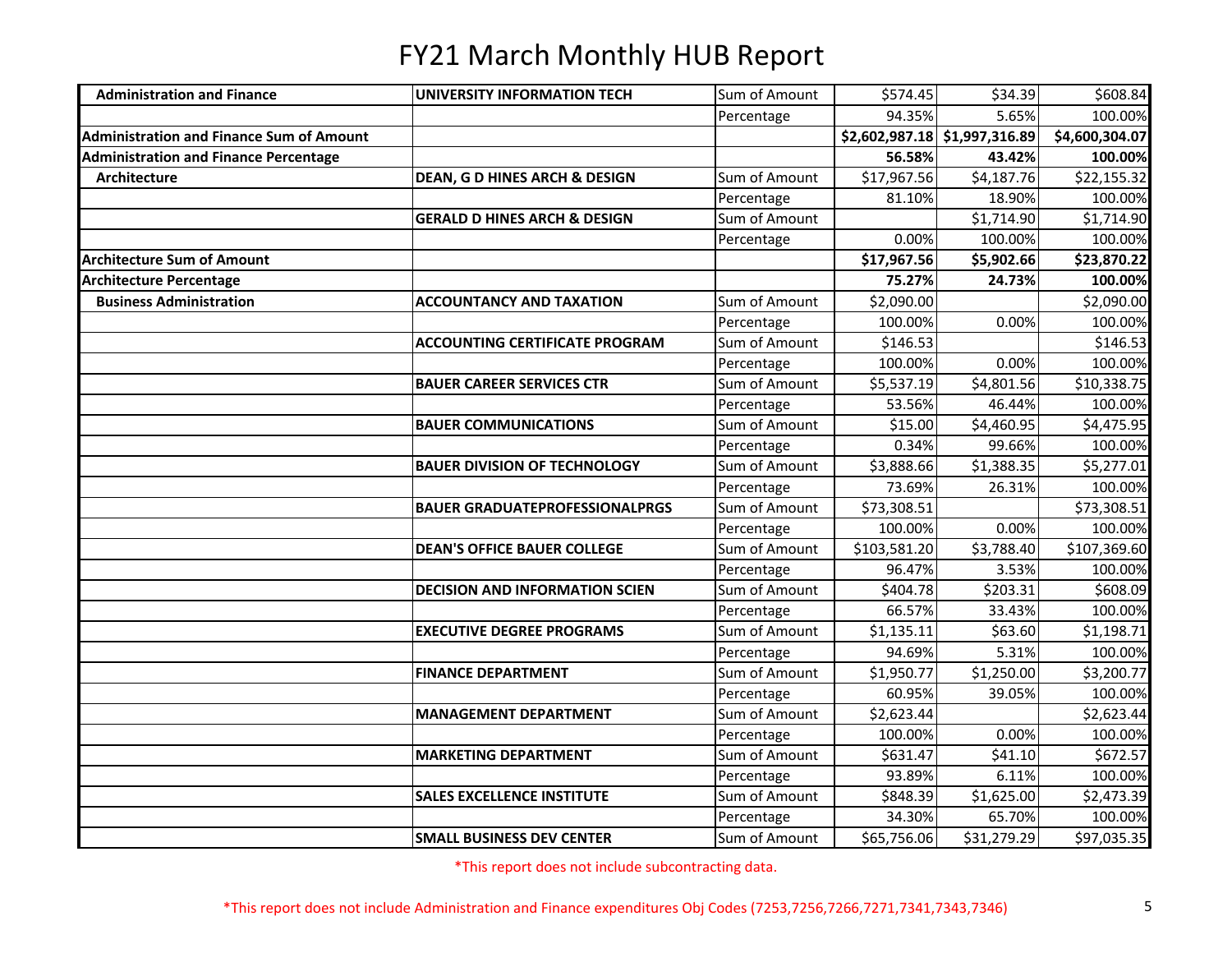| <b>Business Administration</b>               | <b>SMALL BUSINESS DEV CENTER</b>          | Percentage    | 67.77%         | 32.23%       | 100.00%        |
|----------------------------------------------|-------------------------------------------|---------------|----------------|--------------|----------------|
|                                              | UNDERGRAD BUSINESS PROG                   | Sum of Amount | \$51.98        | \$3,721.15   | \$3,773.13     |
|                                              |                                           | Percentage    | 1.38%          | 98.62%       | 100.00%        |
|                                              | <b>WOLFF CTR FOR ENTREPRENEURSHIP</b>     | Sum of Amount | \$6,628.02     | \$12,903.34  | \$19,531.36    |
|                                              |                                           | Percentage    | 33.94%         | 66.06%       | 100.00%        |
| <b>Business Administration Sum of Amount</b> |                                           |               | \$268,597.11   | \$65,526.05  | \$334,123.16   |
| <b>Business Administration Percentage</b>    |                                           |               | 80.39%         | 19.61%       | 100.00%        |
| <b>Chancellor/President</b>                  | <b>BASEBALL</b>                           | Sum of Amount | \$16,777.64    | \$96.27      | \$16,873.91    |
|                                              |                                           | Percentage    | 99.43%         | 0.57%        | 100.00%        |
|                                              | <b>COMPLIANCE</b>                         | Sum of Amount | \$749.74       |              | \$749.74       |
|                                              |                                           | Percentage    | 100.00%        | 0.00%        | 100.00%        |
|                                              | <b>FOOTBALL</b>                           | Sum of Amount | \$153,284.69   | \$1,333.43   | \$154,618.12   |
|                                              |                                           | Percentage    | 99.14%         | 0.86%        | 100.00%        |
|                                              | <b>INTERCOLLEGIATE ATHLETICS</b>          | Sum of Amount | \$1,150,524.22 | \$206,524.46 | \$1,357,048.68 |
|                                              |                                           | Percentage    | 84.78%         | 15.22%       | 100.00%        |
|                                              | <b>MEN'S BASKETBALL</b>                   | Sum of Amount | \$76,244.43    | \$3,771.08   | \$80,015.51    |
|                                              |                                           | Percentage    | 95.29%         | 4.71%        | 100.00%        |
|                                              | <b>MEN'S GOLF</b>                         | Sum of Amount | \$5,953.66     |              | \$5,953.66     |
|                                              |                                           | Percentage    | 100.00%        | 0.00%        | 100.00%        |
|                                              | <b>MEN'S TRACK AND FIELD</b>              | Sum of Amount | \$19,744.48    |              | \$19,744.48    |
|                                              |                                           | Percentage    | 100.00%        | 0.00%        | 100.00%        |
|                                              | <b>NEIGHBORHOOD &amp; STRATEGIC INITI</b> | Sum of Amount | \$554.88       | \$6.94       | \$561.82       |
|                                              |                                           | Percentage    | 98.76%         | 1.24%        | 100.00%        |
|                                              | OFF OF PROTOCOL SPECIAL EVENTS            | Sum of Amount | \$1,039.28     |              | \$1,039.28     |
|                                              |                                           | Percentage    | 100.00%        | 0.00%        | 100.00%        |
|                                              | <b>PRESIDENT</b>                          | Sum of Amount | \$2,267.17     | \$505.80     | \$2,772.97     |
|                                              |                                           | Percentage    | 81.76%         | 18.24%       | 100.00%        |
|                                              | <b>UH ENERGY</b>                          | Sum of Amount | \$9,694.27     | \$1,171.17   | \$10,865.44    |
|                                              |                                           | Percentage    | 89.22%         | 10.78%       | 100.00%        |
|                                              | <b>WOMEN'S BASKETBALL</b>                 | Sum of Amount | \$14,081.58    | \$1,684.53   | \$15,766.11    |
|                                              |                                           | Percentage    | 89.32%         | 10.68%       | 100.00%        |
|                                              | <b>WOMEN'S GOLF</b>                       | Sum of Amount | \$3,007.89     |              | \$3,007.89     |
|                                              |                                           | Percentage    | 100.00%        | 0.00%        | 100.00%        |
|                                              | <b>WOMEN'S SOCCER</b>                     | Sum of Amount | \$7,566.30     | \$350.00     | \$7,916.30     |
|                                              |                                           | Percentage    | 95.58%         | 4.42%        | 100.00%        |
|                                              | <b>WOMEN'S SOFTBALL</b>                   | Sum of Amount | \$13,718.98    |              | \$13,718.98    |
|                                              |                                           | Percentage    | 100.00%        | 0.00%        | 100.00%        |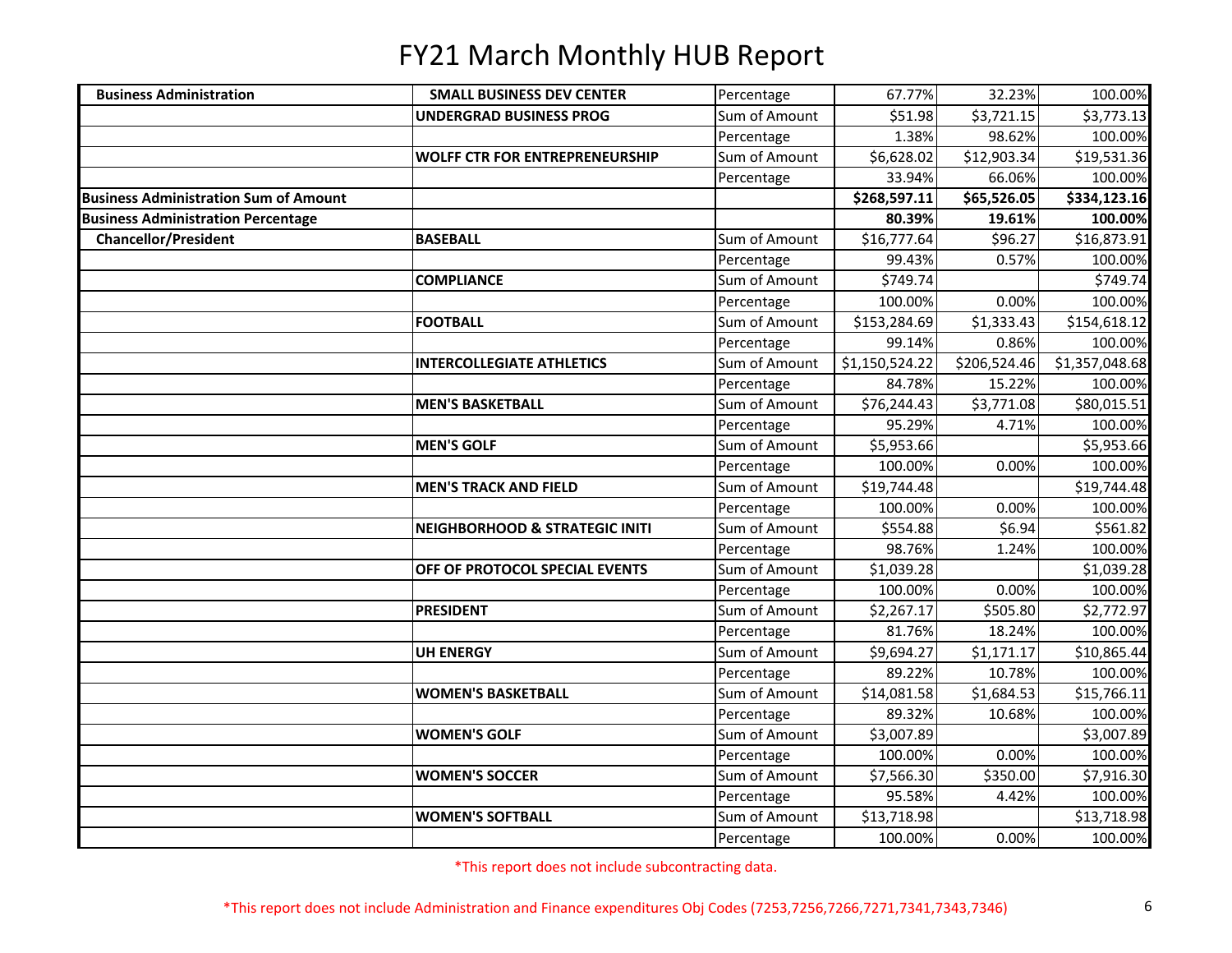| <b>Chancellor/President</b>               | <b>WOMEN'S SWIMMING &amp; DIVING</b>     | Sum of Amount | \$9,050.44     | \$1,305.00   | \$10,355.44    |
|-------------------------------------------|------------------------------------------|---------------|----------------|--------------|----------------|
|                                           |                                          | Percentage    | 87.40%         | 12.60%       | 100.00%        |
|                                           | <b>WOMEN'S TENNIS</b>                    | Sum of Amount | \$5,448.52     |              | \$5,448.52     |
|                                           |                                          | Percentage    | 100.00%        | 0.00%        | 100.00%        |
|                                           | <b>WOMEN'S VOLLEYBALL</b>                | Sum of Amount | \$12,842.35    |              | \$12,842.35    |
|                                           |                                          | Percentage    | 100.00%        | 0.00%        | 100.00%        |
| <b>Chancellor/President Sum of Amount</b> |                                          |               | \$1,502,550.52 | \$216,748.68 | \$1,719,299.20 |
| <b>Chancellor/President Percentage</b>    |                                          |               | 87.39%         | 12.61%       | 100.00%        |
| <b>College of Medicine</b>                | <b>BIOMEDICAL SCIENCES</b>               | Sum of Amount | \$6,404.32     | \$581.58     | \$6,985.90     |
|                                           |                                          | Percentage    | 91.67%         | 8.33%        | 100.00%        |
|                                           | <b>CLINICAL SCIENCES</b>                 | Sum of Amount | $-523.65$      |              | $-523.65$      |
|                                           |                                          | Percentage    | 100.00%        | 0.00%        | 100.00%        |
|                                           | <b>COMMUNITY HEALTH</b>                  | Sum of Amount |                | \$245.00     | \$245.00       |
|                                           |                                          | Percentage    | 0.00%          | 100.00%      | 100.00%        |
|                                           | <b>HEALTH SYST &amp; POPULATIONS SCI</b> | Sum of Amount | \$5,199.15     | $-5207.95$   | \$4,991.20     |
|                                           |                                          | Percentage    | 104.17%        | $-4.17%$     | 100.00%        |
|                                           | <b>MEDICAL EDUCATION</b>                 | Sum of Amount | \$4,391.56     | \$2,026.33   | \$6,417.89     |
|                                           |                                          | Percentage    | 68.43%         | 31.57%       | 100.00%        |
|                                           | <b>OFFICE OF THE DEAN</b>                | Sum of Amount | \$1,494.07     | \$200.16     | \$1,694.23     |
|                                           |                                          | Percentage    | 88.19%         | 11.81%       | 100.00%        |
|                                           | <b>STU AFF ADMISSIONS &amp; OUTREACH</b> | Sum of Amount | \$472.84       | \$431.89     | \$904.73       |
|                                           |                                          | Percentage    | 52.26%         | 47.74%       | 100.00%        |
| <b>College of Medicine Sum of Amount</b>  |                                          |               | \$17,938.29    | \$3,277.01   | \$21,215.30    |
| <b>College of Medicine Percentage</b>     |                                          |               | 84.55%         | 15.45%       | 100.00%        |
| <b>College of Nursing</b>                 | <b>DEANS OFFICE - COLLEG OF NURSI</b>    | Sum of Amount | \$28,264.80    | \$7,408.31   | \$35,673.11    |
|                                           |                                          | Percentage    | 79.23%         | 20.77%       | 100.00%        |
| <b>College of Nursing Sum of Amount</b>   |                                          |               | \$28,264.80    | \$7,408.31   | \$35,673.11    |
| <b>College of Nursing Percentage</b>      |                                          |               | 79.23%         | 20.77%       | 100.00%        |
| <b>College of the Arts</b>                | <b>ART</b>                               | Sum of Amount | \$8,720.51     | \$221.66     | \$8,942.17     |
|                                           |                                          | Percentage    | 97.52%         | 2.48%        | 100.00%        |
|                                           | <b>BAND</b>                              | Sum of Amount | \$1,159.32     |              | \$1,159.32     |
|                                           |                                          | Percentage    | 100.00%        | 0.00%        | 100.00%        |
|                                           | <b>BLAFFER GALLERY</b>                   | Sum of Amount | \$12,805.13    |              | \$12,805.13    |
|                                           |                                          | Percentage    | 100.00%        | 0.00%        | 100.00%        |
|                                           | <b>CWMCA CENTER FOR THE ARTS</b>         | Sum of Amount | \$795.99       |              | \$795.99       |
|                                           |                                          | Percentage    | 100.00%        | 0.00%        | 100.00%        |
|                                           | DEAN OFFIC THE COLLEGE OF ARTS           | Sum of Amount | \$23,913.19    |              | \$23,913.19    |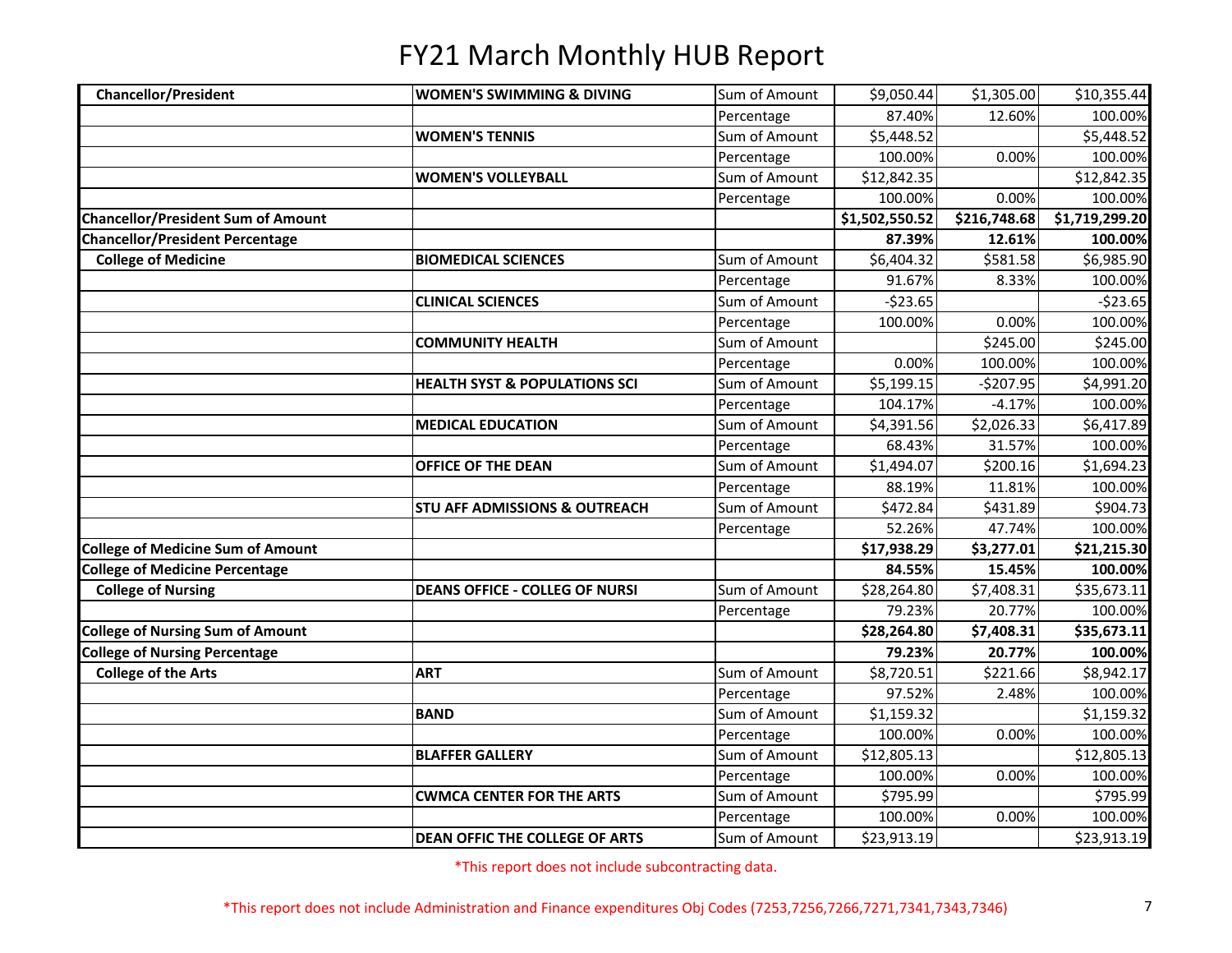| <b>College of the Arts</b>               | DEAN OFFIC THE COLLEGE OF ARTS            | Percentage    | 100.00%      | 0.00%       | 100.00%      |
|------------------------------------------|-------------------------------------------|---------------|--------------|-------------|--------------|
|                                          | <b>MUSIC</b>                              | Sum of Amount | \$34,651.31  | \$1,906.39  | \$36,557.70  |
|                                          |                                           | Percentage    | 94.79%       | 5.21%       | 100.00%      |
|                                          | <b>THEATER</b>                            | Sum of Amount | \$3,532.61   | \$74.78     | \$3,607.39   |
|                                          |                                           | Percentage    | 97.93%       | 2.07%       | 100.00%      |
| <b>College of the Arts Sum of Amount</b> |                                           |               | \$85,578.06  | \$2,202.83  | \$87,780.89  |
| <b>College of the Arts Percentage</b>    |                                           |               | 97.49%       | 2.51%       | 100.00%      |
| <b>Education</b>                         | <b>ASIAN AMERICAN STUDIES</b>             | Sum of Amount | \$4,000.00   | \$137.50    | \$4,137.50   |
|                                          |                                           | Percentage    | 96.68%       | 3.32%       | 100.00%      |
|                                          | CENTER FOR INFO TECG IN ED.               | Sum of Amount | \$156.46     | \$1,278.20  | \$1,434.66   |
|                                          |                                           | Percentage    | 10.91%       | 89.09%      | 100.00%      |
|                                          | <b>CHARTER SCHOOL</b>                     | Sum of Amount | \$440.33     | \$25,951.05 | \$26,391.38  |
|                                          |                                           | Percentage    | 1.67%        | 98.33%      | 100.00%      |
|                                          | <b>CURRICULUM AND INSTRUCTION</b>         | Sum of Amount | \$5,018.59   |             | \$5,018.59   |
|                                          |                                           | Percentage    | 100.00%      | 0.00%       | 100.00%      |
|                                          | <b>DEAN, EDUCATION</b>                    | Sum of Amount | \$7,041.91   | \$5,674.30  | \$12,716.21  |
|                                          |                                           | Percentage    | 55.38%       | 44.62%      | 100.00%      |
|                                          | <b>ED LEADERSHIP &amp; POLICY STUDIES</b> | Sum of Amount | \$14,200.89  | \$3,609.65  | \$17,810.54  |
|                                          |                                           | Percentage    | 79.73%       | 20.27%      | 100.00%      |
|                                          | PSYCH, HLTH & LEARNING SCIENCE            | Sum of Amount | \$27,778.18  | \$790.64    | \$28,568.82  |
|                                          |                                           | Percentage    | 97.23%       | 2.77%       | 100.00%      |
| <b>Education Sum of Amount</b>           |                                           |               | \$58,636.36  | \$37,441.34 | \$96,077.70  |
| <b>Education Percentage</b>              |                                           |               | 61.03%       | 38.97%      | 100.00%      |
| <b>Engineering</b>                       | <b>BIOMEDICAL ENGINEERING</b>             | Sum of Amount | \$658,865.02 | \$7,304.55  | \$666,169.57 |
|                                          |                                           | Percentage    | 98.90%       | 1.10%       | 100.00%      |
|                                          | <b>CHEMICAL ENGINEERING</b>               | Sum of Amount | \$84,279.20  | \$9,326.34  | \$93,605.54  |
|                                          |                                           | Percentage    | 90.04%       | 9.96%       | 100.00%      |
|                                          | <b>CIVIL ENGINEERING</b>                  | Sum of Amount | \$23,172.72  | \$3,181.74  | \$26,354.46  |
|                                          |                                           | Percentage    | 87.93%       | 12.07%      | 100.00%      |
|                                          | <b>COMPOSITE ENGR APPLICATIONS CT</b>     | Sum of Amount | \$63.52      |             | \$63.52      |
|                                          |                                           | Percentage    | 100.00%      | 0.00%       | 100.00%      |
|                                          | <b>DEAN, ENGINEERING</b>                  | Sum of Amount | \$25,161.22  | \$1,829.89  | \$26,991.11  |
|                                          |                                           | Percentage    | 93.22%       | 6.78%       | 100.00%      |
|                                          | <b>ELECTRICAL ENGINEERING</b>             | Sum of Amount | \$20,275.90  | \$27.57     | \$20,303.47  |
|                                          |                                           | Percentage    | 99.86%       | 0.14%       | 100.00%      |
|                                          | <b>ENGr UNDERGRADUATE PROGRAMS</b>        | Sum of Amount | \$565.61     | \$525.00    | \$1,090.61   |
|                                          |                                           | Percentage    | 51.86%       | 48.14%      | 100.00%      |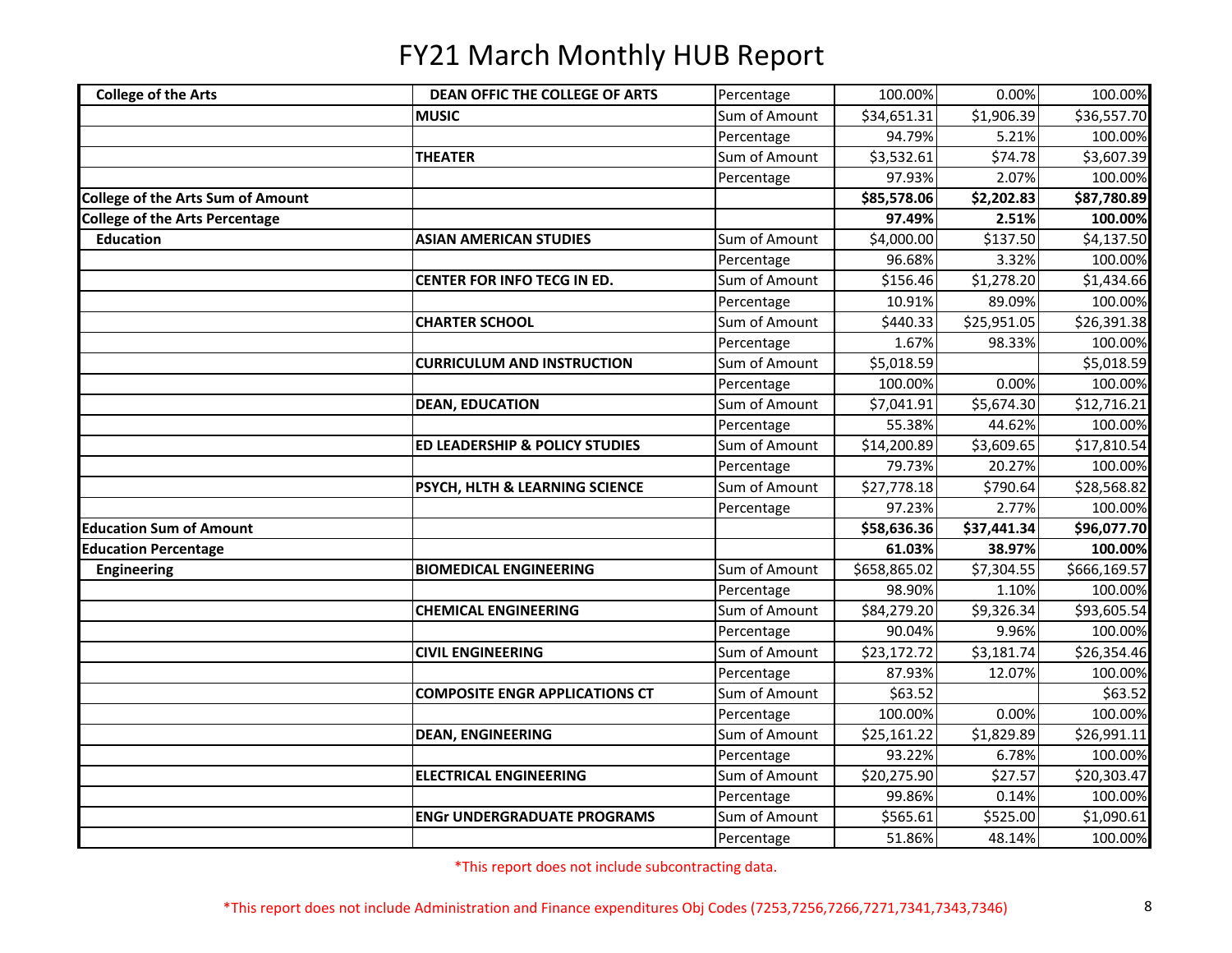| Engineering                                          | <b>INDUSTRIAL ENGINEERING</b>             | Sum of Amount | \$87.77      | \$3,915.00  | \$4,002.77   |
|------------------------------------------------------|-------------------------------------------|---------------|--------------|-------------|--------------|
|                                                      |                                           | Percentage    | 2.19%        | 97.81%      | 100.00%      |
|                                                      | <b>INTEGRATED BIO &amp; NANO SYSTEM</b>   | Sum of Amount | \$6,395.03   |             | \$6,395.03   |
|                                                      |                                           | Percentage    | 100.00%      | 0.00%       | 100.00%      |
|                                                      | <b>MECHANICAL ENGINEERING</b>             | Sum of Amount | \$40,049.48  | \$12,456.02 | \$52,505.50  |
|                                                      |                                           | Percentage    | 76.28%       | 23.72%      | 100.00%      |
|                                                      | <b>NAT'L AIRBORNE LASER MAP</b>           | Sum of Amount | \$1,516.11   | \$52.64     | \$1,568.75   |
|                                                      |                                           | Percentage    | 96.64%       | 3.36%       | 100.00%      |
|                                                      | PETROLEUM ENGINEERING                     | Sum of Amount | \$9,354.84   | \$11,944.26 | \$21,299.10  |
|                                                      |                                           | Percentage    | 43.92%       | 56.08%      | 100.00%      |
| <b>Engineering Sum of Amount</b>                     |                                           |               | \$869,786.42 | \$50,563.01 | \$920,349.43 |
| <b>Engineering Percentage</b>                        |                                           |               | 94.51%       | 5.49%       | 100.00%      |
| <b>Graduate College of Social Work</b>               | <b>CHILD &amp; FAMILY CENTER</b>          | Sum of Amount | \$7,399.51   |             | \$7,399.51   |
|                                                      |                                           | Percentage    | 100.00%      | 0.00%       | 100.00%      |
|                                                      | <b>CTR DRUG &amp; SOCIAL POLICY RESRC</b> | Sum of Amount | \$224.78     |             | \$224.78     |
|                                                      |                                           | Percentage    | 100.00%      | 0.00%       | 100.00%      |
|                                                      | <b>DEAN, SOCIAL WORK</b>                  | Sum of Amount | \$2,024.16   | \$413.58    | \$2,437.74   |
|                                                      |                                           | Percentage    | 83.03%       | 16.97%      | 100.00%      |
|                                                      | <b>DEVELOPMENT</b>                        | Sum of Amount |              | \$2,200.00  | \$2,200.00   |
|                                                      |                                           | Percentage    | 0.00%        | 100.00%     | 100.00%      |
|                                                      | <b>GCSW-INFORMATION TECHNOLOGY</b>        | Sum of Amount | \$4,731.89   |             | \$4,731.89   |
|                                                      |                                           | Percentage    | 100.00%      | 0.00%       | 100.00%      |
|                                                      | LATINA MATERNAL & FAMILY HLTH             | Sum of Amount | \$23,889.77  | \$72.48     | \$23,962.25  |
|                                                      |                                           | Percentage    | 99.70%       | 0.30%       | 100.00%      |
| <b>Graduate College of Social Work Sum of Amount</b> |                                           |               | \$38,270.11  | \$2,686.06  | \$40,956.17  |
| <b>Graduate College of Social Work Percentage</b>    |                                           |               | 93.44%       | 6.56%       | 100.00%      |
| <b>Honors College</b>                                | <b>DEAN, HONORS COLLEGE</b>               | Sum of Amount | \$2,925.63   | \$92.05     | \$3,017.68   |
|                                                      |                                           | Percentage    | 96.95%       | 3.05%       | 100.00%      |
| <b>Honors College Sum of Amount</b>                  |                                           |               | \$2,925.63   | \$92.05     | \$3,017.68   |
| <b>Honors College Percentage</b>                     |                                           |               | 96.95%       | 3.05%       | 100.00%      |
| <b>Hotel and Restaurant Management</b>               | <b>DEAN, HOTEL &amp; RESTAURANT MANAG</b> | Sum of Amount | \$664.83     |             | \$664.83     |
|                                                      |                                           | Percentage    | 100.00%      | 0.00%       | 100.00%      |
|                                                      | HOTEL AND RESTAURANT MANAGEMEN            | Sum of Amount | \$95,644.02  | \$3,023.22  | \$98,667.24  |
|                                                      |                                           | Percentage    | 96.94%       | 3.06%       | 100.00%      |
| <b>Hotel and Restaurant Management Sum of Amount</b> |                                           |               | \$96,308.85  | \$3,023.22  | \$99,332.07  |
| <b>Hotel and Restaurant Management Percentage</b>    |                                           |               | 96.96%       | 3.04%       | 100.00%      |
| <b>Law Center</b>                                    | <b>ALUMNI RELATIONS, LAW</b>              | Sum of Amount | \$21.46      |             | \$21.46      |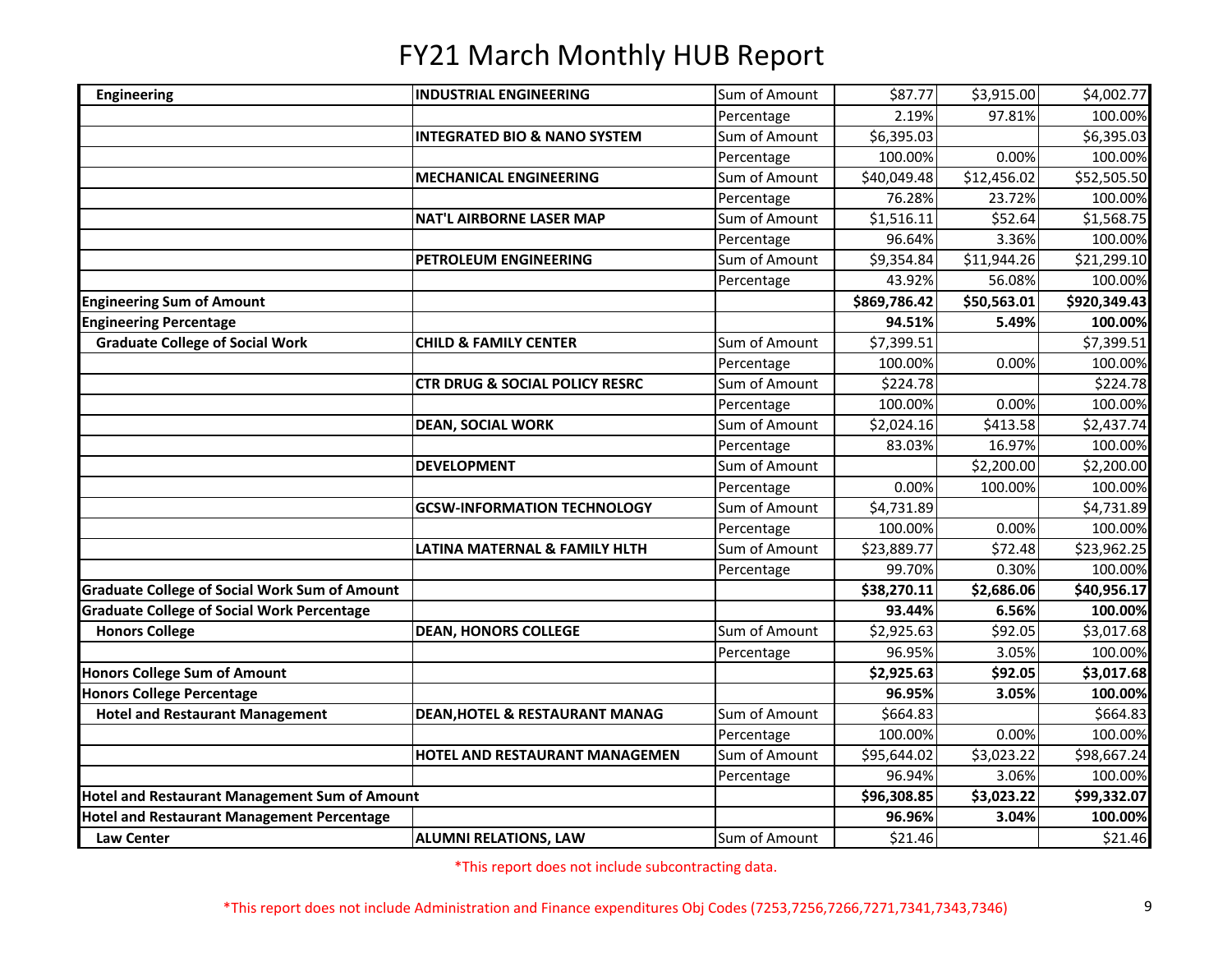| <b>Law Center</b>                       | <b>ALUMNI RELATIONS, LAW</b>             | Percentage    | 100.00%     | 0.00%       | 100.00%     |
|-----------------------------------------|------------------------------------------|---------------|-------------|-------------|-------------|
|                                         | <b>BLAKELEY INSTITUTE</b>                | Sum of Amount |             | \$6,124.28  | \$6,124.28  |
|                                         |                                          | Percentage    | 0.00%       | 100.00%     | 100.00%     |
|                                         | <b>BUSINESS SERVICES, LAW</b>            | Sum of Amount | \$785.88    | \$4,141.76  | \$4,927.64  |
|                                         |                                          | Percentage    | 15.95%      | 84.05%      | 100.00%     |
|                                         | <b>CAREER SERVICES, LAW</b>              | Sum of Amount | \$30.28     |             | \$30.28     |
|                                         |                                          | Percentage    | 100.00%     | 0.00%       | 100.00%     |
|                                         | <b>CENTER PROGRAMS, LAW</b>              | Sum of Amount | \$184.31    |             | \$184.31    |
|                                         |                                          | Percentage    | 100.00%     | 0.00%       | 100.00%     |
|                                         | <b>DEAN, LAW</b>                         | Sum of Amount | \$300.00    |             | \$300.00    |
|                                         |                                          | Percentage    | 100.00%     | 0.00%       | 100.00%     |
|                                         | <b>FACULTY SUPPORT LAW</b>               | Sum of Amount | \$2,653.20  | \$64.65     | \$2,717.85  |
|                                         |                                          | Percentage    | 97.62%      | 2.38%       | 100.00%     |
|                                         | <b>HEALTH LAW &amp; POLICY INSTITUTE</b> | Sum of Amount | \$40.00     | \$2,988.83  | \$3,028.83  |
|                                         |                                          | Percentage    | 1.32%       | 98.68%      | 100.00%     |
|                                         | LAW                                      | Sum of Amount | \$1,289.00  |             | \$1,289.00  |
|                                         |                                          | Percentage    | 100.00%     | 0.00%       | 100.00%     |
|                                         | <b>LAW INFORMATION TECHNOLOGY</b>        | Sum of Amount | \$482.60    | \$53.24     | \$535.84    |
|                                         |                                          | Percentage    | 90.06%      | 9.94%       | 100.00%     |
|                                         | <b>LAW LIBRARY</b>                       | Sum of Amount | \$6,734.26  |             | \$6,734.26  |
|                                         |                                          | Percentage    | 100.00%     | 0.00%       | 100.00%     |
|                                         | <b>LEGAL AID CLINIC, LAW</b>             | Sum of Amount | \$557.10    | \$52.92     | \$610.02    |
|                                         |                                          | Percentage    | 91.32%      | 8.68%       | 100.00%     |
|                                         | PUBLIC RELS & MARKETING, LAW             | Sum of Amount | \$441.98    |             | \$441.98    |
|                                         |                                          | Percentage    | 100.00%     | 0.00%       | 100.00%     |
|                                         | <b>STUDENT SERVICES, LAW</b>             | Sum of Amount | \$153.74    |             | \$153.74    |
|                                         |                                          | Percentage    | 100.00%     | 0.00%       | 100.00%     |
| <b>Law Center Sum of Amount</b>         |                                          |               | \$13,673.81 | \$13,425.68 | \$27,099.49 |
| Law Center Percentage                   |                                          |               | 50.46%      | 49.54%      | 100.00%     |
| <b>Liberal Arts and Social Sciences</b> | <b>AEROSPACE STUDIES</b>                 | Sum of Amount | \$195.61    |             | \$195.61    |
|                                         |                                          | Percentage    | 100.00%     | 0.00%       | 100.00%     |
|                                         | <b>AFRICAN-AMERICAN STUDIES</b>          | Sum of Amount | $-568.77$   |             | $-568.77$   |
|                                         |                                          | Percentage    | 100.00%     | 0.00%       | 100.00%     |
|                                         | <b>ARTE PUBLICO</b>                      | Sum of Amount | \$55,663.49 |             | \$55,663.49 |
|                                         |                                          | Percentage    | 100.00%     | 0.00%       | 100.00%     |
|                                         | <b>CENTER FOR PUBLIC HISTORY</b>         | Sum of Amount | \$532.21    | \$3,256.25  | \$3,788.46  |
|                                         |                                          | Percentage    | 14.05%      | 85.95%      | 100.00%     |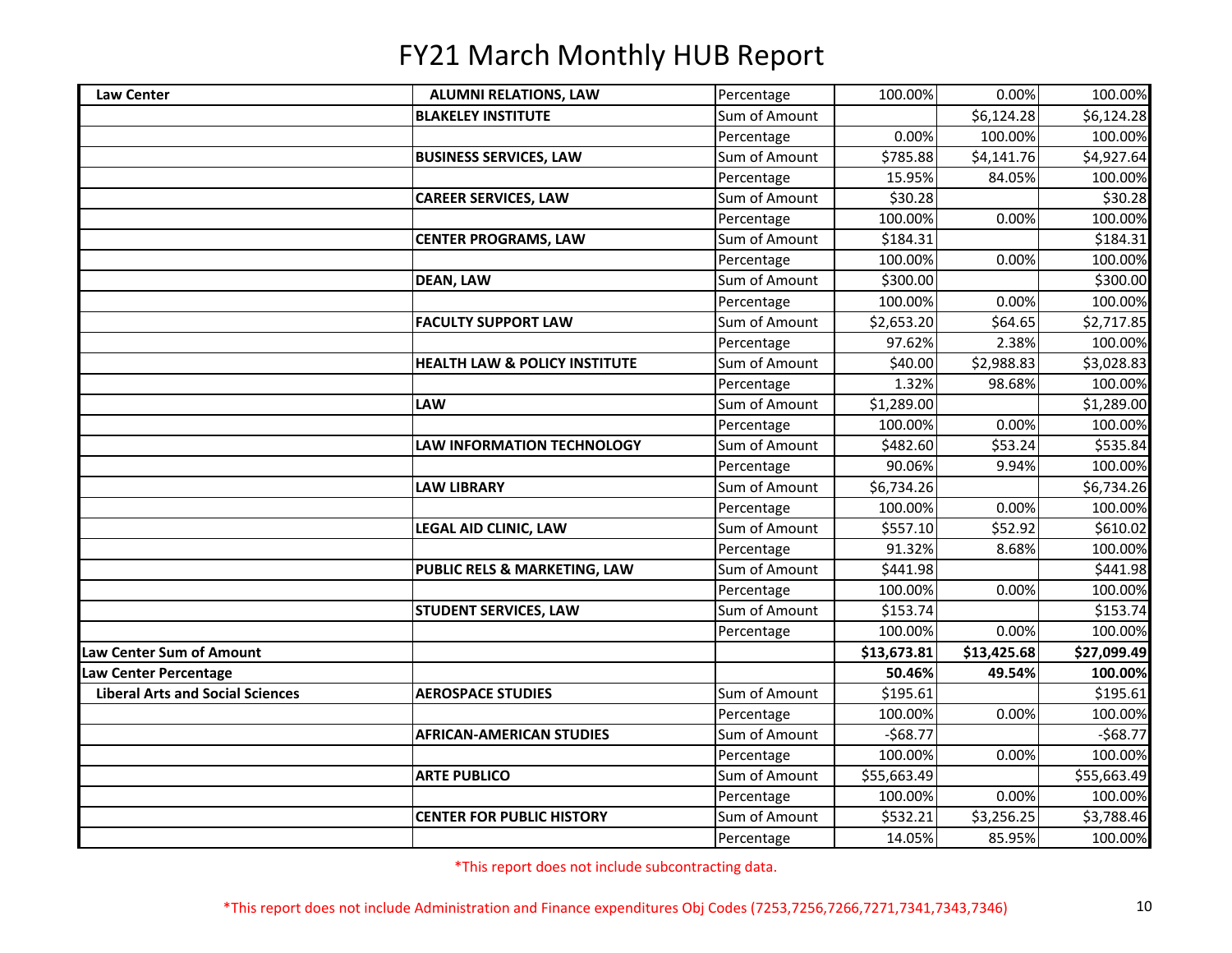| <b>Liberal Arts and Social Sciences</b>               | <b>COMMUNICATION</b>                    | Sum of Amount | \$16,781.50  | \$3,844.59  | \$20,626.09  |
|-------------------------------------------------------|-----------------------------------------|---------------|--------------|-------------|--------------|
|                                                       |                                         | Percentage    | 81.36%       | 18.64%      | 100.00%      |
|                                                       | <b>COMMUNICATIONS DISORDERS</b>         | Sum of Amount | \$2,627.29   | \$1,650.00  | \$4,277.29   |
|                                                       |                                         | Percentage    | 61.42%       | 38.58%      | 100.00%      |
|                                                       | <b>COMPARATIVE CULTURAL STUDIES</b>     | Sum of Amount | \$15,552.25  | \$259.80    | \$15,812.05  |
|                                                       |                                         | Percentage    | 98.36%       | 1.64%       | 100.00%      |
|                                                       | <b>DEAN, LIBERAL ARTS &amp; SOC SCI</b> | Sum of Amount | \$8,428.66   | \$7,993.22  | \$16,421.88  |
|                                                       |                                         | Percentage    | 51.33%       | 48.67%      | 100.00%      |
|                                                       | <b>ECONOMICS</b>                        | Sum of Amount | \$4,923.93   | \$1,901.45  | \$6,825.38   |
|                                                       |                                         | Percentage    | 72.14%       | 27.86%      | 100.00%      |
|                                                       | <b>ENGLISH</b>                          | Sum of Amount | \$5,890.12   | \$10,867.95 | \$16,758.07  |
|                                                       |                                         | Percentage    | 35.15%       | 64.85%      | 100.00%      |
|                                                       | <b>HEALTH AND HUMAN PERFORMANCE</b>     | Sum of Amount | \$21,435.11  | \$10,567.25 | \$32,002.36  |
|                                                       |                                         | Percentage    | 66.98%       | 33.02%      | 100.00%      |
|                                                       | <b>HISPANIC STUDIES</b>                 | Sum of Amount | \$1,865.01   |             | \$1,865.01   |
|                                                       |                                         | Percentage    | 100.00%      | 0.00%       | 100.00%      |
|                                                       | <b>HISTORY</b>                          | Sum of Amount | \$6,336.01   | \$1,372.62  | \$7,708.63   |
|                                                       |                                         | Percentage    | 82.19%       | 17.81%      | 100.00%      |
|                                                       | <b>MEXICAN-AMERICAN STUDIES</b>         | Sum of Amount | \$9,396.76   | \$4,796.06  | \$14,192.82  |
|                                                       |                                         | Percentage    | 66.21%       | 33.79%      | 100.00%      |
|                                                       | <b>MILITARY SCIENCE</b>                 | Sum of Amount | \$188.21     |             | \$188.21     |
|                                                       |                                         | Percentage    | 100.00%      | 0.00%       | 100.00%      |
|                                                       | <b>MODERN AND CLASSICAL LANGUAGES</b>   | Sum of Amount | \$3,069.24   | \$412.90    | \$3,482.14   |
|                                                       |                                         | Percentage    | 88.14%       | 11.86%      | 100.00%      |
|                                                       | POLITICAL SCIENCE                       | Sum of Amount | \$17,339.18  | \$3,081.08  | \$20,420.26  |
|                                                       |                                         | Percentage    | 84.91%       | 15.09%      | 100.00%      |
|                                                       | <b>PSYCHOLOGY</b>                       | Sum of Amount | \$22,606.51  | \$2,699.95  | \$25,306.46  |
|                                                       |                                         | Percentage    | 89.33%       | 10.67%      | 100.00%      |
|                                                       | <b>SOCIOLOGY</b>                        | Sum of Amount | \$143.03     | \$59.56     | \$202.59     |
|                                                       |                                         | Percentage    | 70.60%       | 29.40%      | 100.00%      |
|                                                       | <b>WOMEN'S STUDIES PROGRAM</b>          | Sum of Amount | \$1,077.05   |             | \$1,077.05   |
|                                                       |                                         | Percentage    | 100.00%      | 0.00%       | 100.00%      |
| <b>Liberal Arts and Social Sciences Sum of Amount</b> |                                         |               | \$193,982.40 | \$52,762.68 | \$246,745.08 |
| Liberal Arts and Social Sciences Percentage           |                                         |               | 78.62%       | 21.38%      | 100.00%      |
| Library                                               | <b>UNIVERSITY LIBRARIES</b>             | Sum of Amount | \$265,169.33 | \$41,693.22 | \$306,862.55 |
|                                                       |                                         | Percentage    | 86.41%       | 13.59%      | 100.00%      |
| <b>Library Sum of Amount</b>                          |                                         |               | \$265,169.33 | \$41,693.22 | \$306,862.55 |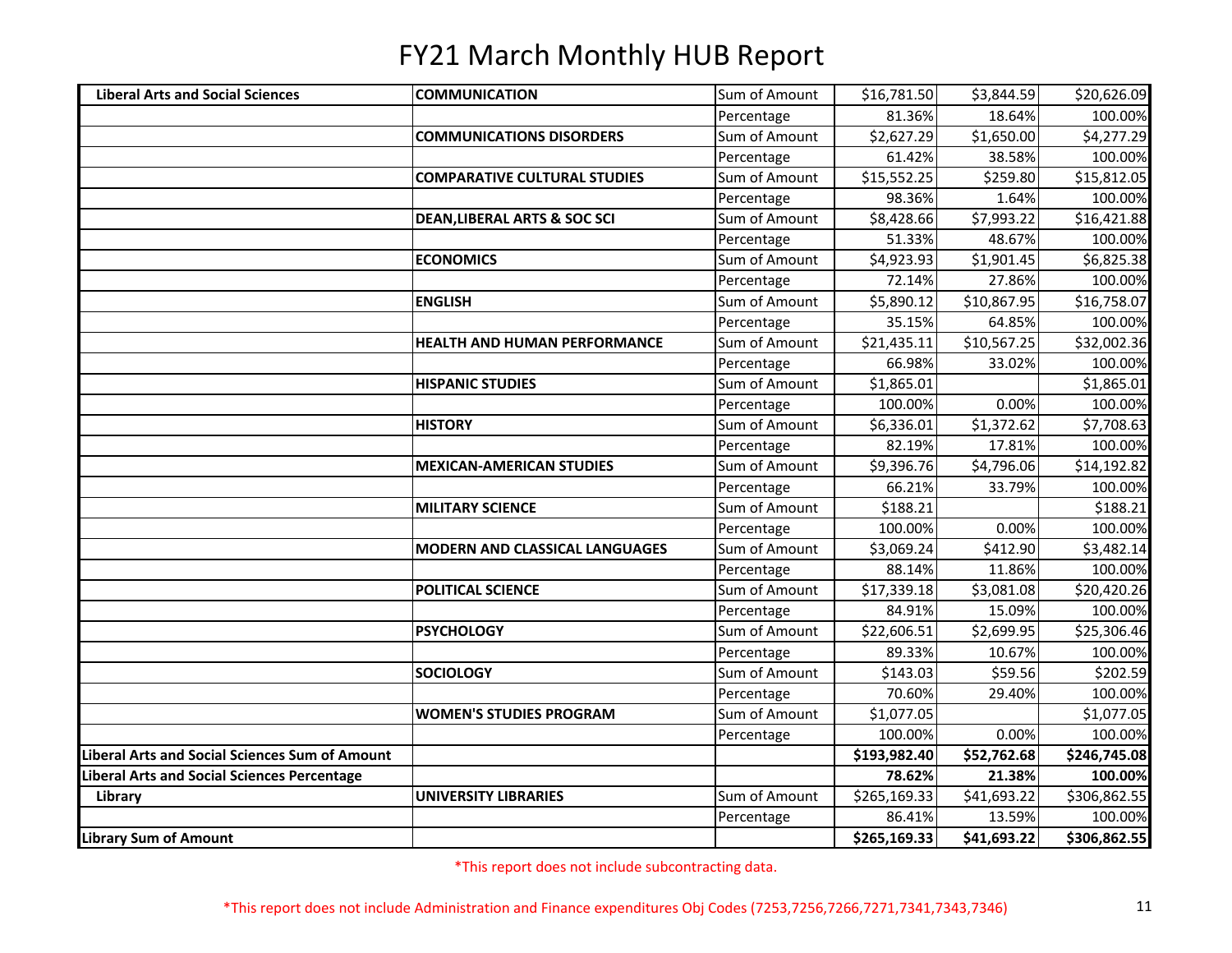|                                                   |                                          |               |                         | 13.59%       |              |
|---------------------------------------------------|------------------------------------------|---------------|-------------------------|--------------|--------------|
| Library Percentage                                |                                          |               | 86.41%                  |              | 100.00%      |
| <b>Natural Science and Mathematics</b>            | <b>BIOLOGY &amp; BIOCHEMISTRY</b>        | Sum of Amount | \$143,111.66            | \$38,577.33  | \$181,688.99 |
|                                                   |                                          | Percentage    | 78.77%                  | 21.23%       | 100.00%      |
|                                                   | <b>CHEMISTRY</b>                         | Sum of Amount | \$266,379.24            | \$53,927.86  | \$320,307.10 |
|                                                   |                                          | Percentage    | 83.16%                  | 16.84%       | 100.00%      |
|                                                   | <b>COMPUTER SCIENCE</b>                  | Sum of Amount | $\overline{$}15,211.69$ | \$1,015.72   | \$16,227.41  |
|                                                   |                                          | Percentage    | 93.74%                  | 6.26%        | 100.00%      |
|                                                   | <b>CTR FOR NUCLEAR REC&amp;CELL SIGN</b> | Sum of Amount | \$10,442.30             | \$1,598.12   | \$12,040.42  |
|                                                   |                                          | Percentage    | 86.73%                  | 13.27%       | 100.00%      |
|                                                   | <b>DEAN, NATURAL SCIENCE &amp; MATHE</b> | Sum of Amount | \$65,076.17             | \$1,116.07   | \$66,192.24  |
|                                                   |                                          | Percentage    | 98.31%                  | 1.69%        | 100.00%      |
|                                                   | <b>EARTH &amp; ATMOSPHERIC SCIENCES</b>  | Sum of Amount | \$104,257.86            | \$13,647.98  | \$117,905.84 |
|                                                   |                                          | Percentage    | 88.42%                  | 11.58%       | 100.00%      |
|                                                   | <b>HOUSTON COASTAL CENTER</b>            | Sum of Amount | \$4,503.46              |              | \$4,503.46   |
|                                                   |                                          | Percentage    | 100.00%                 | 0.00%        | 100.00%      |
|                                                   | <b>MATHEMATICS</b>                       | Sum of Amount | \$78,572.44             |              | \$78,572.44  |
|                                                   |                                          | Percentage    | 100.00%                 | 0.00%        | 100.00%      |
|                                                   | <b>PHYSICS</b>                           | Sum of Amount | \$29,092.46             |              | \$29,092.46  |
|                                                   |                                          | Percentage    | 100.00%                 | 0.00%        | 100.00%      |
| Natural Science and Mathematics Sum of Amount     |                                          |               | \$716,647.28            | \$109,883.08 | \$826,530.36 |
| <b>Natural Science and Mathematics Percentage</b> |                                          |               | 86.71%                  | 13.29%       | 100.00%      |
| <b>Optometry</b>                                  | <b>DEAN, OPTOMETRY</b>                   | Sum of Amount | \$18,440.27             | \$5,392.86   | \$23,833.13  |
|                                                   |                                          | Percentage    | 77.37%                  | 22.63%       | 100.00%      |
|                                                   | <b>OPT VISION SCIENCES</b>               | Sum of Amount | \$54,376.13             | \$45.00      | \$54,421.13  |
|                                                   |                                          | Percentage    | 99.92%                  | 0.08%        | 100.00%      |
|                                                   | <b>OPTOMETRY CLINIC</b>                  | Sum of Amount | \$445,571.72            | \$3,090.44   | \$448,662.16 |
|                                                   |                                          | Percentage    | 99.31%                  | 0.69%        | 100.00%      |
| <b>Optometry Sum of Amount</b>                    |                                          |               | \$518,388.12            | \$8,528.30   | \$526,916.42 |
| <b>Optometry Percentage</b>                       |                                          |               | 98.38%                  | 1.62%        | 100.00%      |
| Pharmacy                                          | <b>DEAN, PHARMACY</b>                    | Sum of Amount | \$30,883.28             | \$1,021.10   | \$31,904.38  |
|                                                   |                                          | Percentage    | 96.80%                  | 3.20%        | 100.00%      |
|                                                   | <b>EXPERIENTIAL PROGRAMS</b>             | Sum of Amount | \$19,950.00             |              | \$19,950.00  |
|                                                   |                                          | Percentage    | 100.00%                 | 0.00%        | 100.00%      |
|                                                   | PHAR HEALTH OUTCOMES & POLICY            | Sum of Amount | \$8,619.06              |              | \$8,619.06   |
|                                                   |                                          | Percentage    | 100.00%                 | 0.00%        | 100.00%      |
|                                                   | PHARM PRAC & TRANS RESEARCH              | Sum of Amount | \$11,518.64             | \$6,922.28   | \$18,440.92  |
|                                                   |                                          | Percentage    | 62.46%                  | 37.54%       | 100.00%      |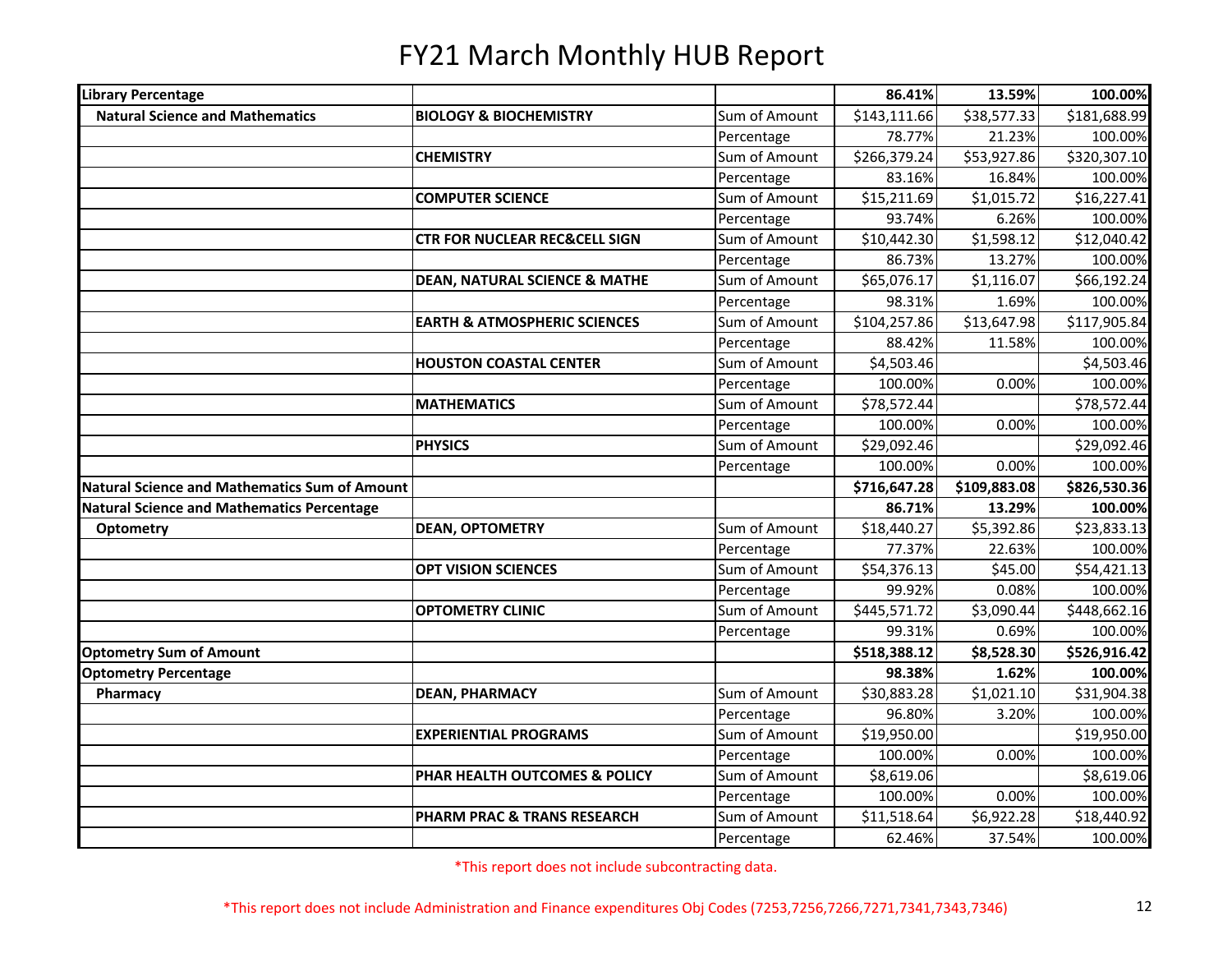| Pharmacy                      | PHARMACOLOGICAL & PHARMACEUTIC            | Sum of Amount | \$241,201.78 | \$694.17   | \$241,895.95 |
|-------------------------------|-------------------------------------------|---------------|--------------|------------|--------------|
|                               |                                           | Percentage    | 99.71%       | 0.29%      | 100.00%      |
|                               | <b>STUDENT SERVICES PHARMACY</b>          | Sum of Amount | \$85.27      |            | \$85.27      |
|                               |                                           | Percentage    | 100.00%      | 0.00%      | 100.00%      |
| <b>Pharmacy Sum of Amount</b> |                                           |               | \$312,258.03 | \$8,637.55 | \$320,895.58 |
| <b>Pharmacy Percentage</b>    |                                           |               | 97.31%       | 2.69%      | 100.00%      |
| Research                      | AMI: ADV MANUFACTURING INSTITU            | Sum of Amount | \$44,178.42  |            | \$44,178.42  |
|                               |                                           | Percentage    | 100.00%      | 0.00%      | 100.00%      |
|                               | <b>ANIMAL CARE OPERATIONS</b>             | Sum of Amount | \$63,445.69  | \$220.50   | \$63,666.19  |
|                               |                                           | Percentage    | 99.65%       | 0.35%      | 100.00%      |
|                               | <b>BUSINESS OPERATIONS</b>                | Sum of Amount | \$8,388.17   |            | \$8,388.17   |
|                               |                                           | Percentage    | 100.00%      | 0.00%      | 100.00%      |
|                               | <b>CARBON MGMT IN ENERGY (CMERC)</b>      | Sum of Amount | \$259.22     |            | \$259.22     |
|                               |                                           | Percentage    | 100.00%      | 0.00%      | 100.00%      |
|                               | <b>CTR FOR ADV COMPUTI &amp; DATA SYS</b> | Sum of Amount | \$178.16     |            | \$178.16     |
|                               |                                           | Percentage    | 100.00%      | 0.00%      | 100.00%      |
|                               | DATA ASSESSMENT & IT DOR                  | Sum of Amount | \$1,372.00   |            | \$1,372.00   |
|                               |                                           | Percentage    | 100.00%      | 0.00%      | 100.00%      |
|                               | <b>DOR COMMUNICATIONS</b>                 | Sum of Amount | \$3,328.00   |            | \$3,328.00   |
|                               |                                           | Percentage    | 100.00%      | 0.00%      | 100.00%      |
|                               | <b>ENVIRONMENT HEALTH &amp; LIFE SAFE</b> | Sum of Amount | \$2,308.88   |            | \$2,308.88   |
|                               |                                           | Percentage    | 100.00%      | 0.00%      | 100.00%      |
|                               | <b>GRANTS AND CONTRACTS</b>               | Sum of Amount | \$2,875.16   | \$5,118.43 | \$7,993.59   |
|                               |                                           | Percentage    | 35.97%       | 64.03%     | 100.00%      |
|                               | <b>HEALTH RESEARCH INSTITUTE</b>          | Sum of Amount | \$2,466.12   |            | \$2,466.12   |
|                               |                                           | Percentage    | 100.00%      | 0.00%      | 100.00%      |
|                               | <b>HPE - DATA SCIENCE CENTER</b>          | Sum of Amount | \$799.68     |            | \$799.68     |
|                               |                                           | Percentage    | 100.00%      | 0.00%      | 100.00%      |
|                               | OFFICE OF INTELL PROPERTY MGMT            | Sum of Amount | \$109,697.44 | \$9,375.00 | \$119,072.44 |
|                               |                                           | Percentage    | 92.13%       | 7.87%      | 100.00%      |
|                               | <b>RESEARCH</b>                           | Sum of Amount | \$12,240.00  |            | \$12,240.00  |
|                               |                                           | Percentage    | 100.00%      | 0.00%      | 100.00%      |
|                               | <b>RESEARCH ADMINISTRATION</b>            | Sum of Amount | \$22,791.76  |            | \$22,791.76  |
|                               |                                           | Percentage    | 100.00%      | 0.00%      | 100.00%      |
|                               | <b>RESEARCH INTEGRITY &amp; OVERSIGHT</b> | Sum of Amount | \$1,000.00   |            | \$1,000.00   |
|                               |                                           | Percentage    | 100.00%      | 0.00%      | 100.00%      |
|                               | <b>TIMES</b>                              | Sum of Amount | \$10,303.53  | \$2,670.06 | \$12,973.59  |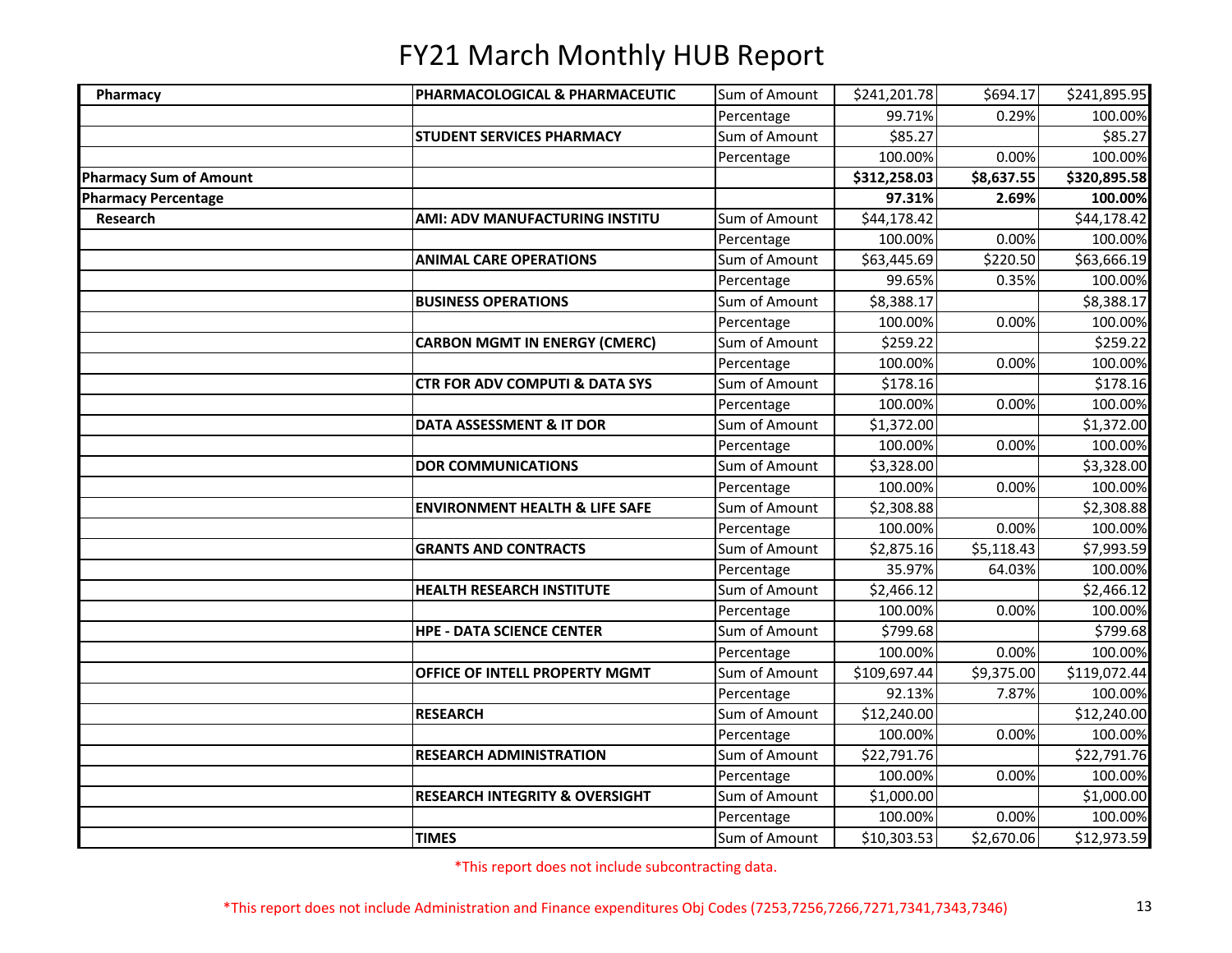| Research                      | <b>TIMES</b>                              | Percentage    | 79.42%       | 20.58%      | 100.00%      |
|-------------------------------|-------------------------------------------|---------------|--------------|-------------|--------------|
|                               | TX CTR SUPERCONDUCTIVITY AT UH            | Sum of Amount | \$88,179.67  |             | \$88,179.67  |
|                               |                                           | Percentage    | 100.00%      | 0.00%       | 100.00%      |
|                               | <b>VP FOR RESEARCH CENTRAL OFFICE</b>     | Sum of Amount | \$73,480.74  | \$139.78    | \$73,620.52  |
|                               |                                           | Percentage    | 99.81%       | 0.19%       | 100.00%      |
| <b>Research Sum of Amount</b> |                                           |               | \$447,292.64 | \$17,523.77 | \$464,816.41 |
| <b>Research Percentage</b>    |                                           |               | 96.23%       | 3.77%       | 100.00%      |
| <b>Student Affairs</b>        | <b>ADMISSIONS</b>                         | Sum of Amount | \$5,597.39   | \$67,927.42 | \$73,524.81  |
|                               |                                           | Percentage    | 7.61%        | 92.39%      | 100.00%      |
|                               | <b>CAMPUS RECREATION</b>                  | Sum of Amount | \$21,597.58  | \$352.52    | \$21,950.10  |
|                               |                                           | Percentage    | 98.39%       | 1.61%       | 100.00%      |
|                               | <b>CAMPUS SOLUTIONS SVC</b>               | Sum of Amount | \$99.56      | \$3,000.00  | \$3,099.56   |
|                               |                                           | Percentage    | 3.21%        | 96.79%      | 100.00%      |
|                               | <b>CENTER FOR STUDENT INVOLVEMENT</b>     | Sum of Amount | \$1,516.78   | \$119.33    | \$1,636.11   |
|                               |                                           | Percentage    | 92.71%       | 7.29%       | 100.00%      |
|                               | <b>CENTER FOR STUDENT MEDIA</b>           | Sum of Amount | \$3,090.51   | \$63.48     | \$3,153.99   |
|                               |                                           | Percentage    | 97.99%       | 2.01%       | 100.00%      |
|                               | <b>CENTER FOR STUDENTS W/DISABILI</b>     | Sum of Amount | \$5,125.54   | \$13,138.21 | \$18,263.75  |
|                               |                                           | Percentage    | 28.06%       | 71.94%      | 100.00%      |
|                               | <b>CHILDREN'S LEARNING CENTER</b>         | Sum of Amount | \$5,973.13   | \$530.15    | \$6,503.28   |
|                               |                                           | Percentage    | 91.85%       | 8.15%       | 100.00%      |
|                               | <b>CNTR FOR DIVERSITY &amp; INCLUSION</b> | Sum of Amount | \$57.57      | \$145.14    | \$202.71     |
|                               |                                           | Percentage    | 28.40%       | 71.60%      | 100.00%      |
|                               | <b>COUGARS IN RECOVERY</b>                | Sum of Amount | \$14.99      |             | \$14.99      |
|                               |                                           | Percentage    | 100.00%      | 0.00%       | 100.00%      |
|                               | <b>COUNSELING AND PSYCH SVCS</b>          | Sum of Amount | \$1,375.46   |             | \$1,375.46   |
|                               |                                           | Percentage    | 100.00%      | 0.00%       | 100.00%      |
|                               | <b>CTR FRATERNITY &amp; SORORITY LIFE</b> | Sum of Amount | \$71.62      | \$481.13    | \$552.75     |
|                               |                                           | Percentage    | 12.96%       | 87.04%      | 100.00%      |
|                               | <b>DEAN OF STUDENTS</b>                   | Sum of Amount | \$36.46      |             | \$36.46      |
|                               |                                           | Percentage    | 100.00%      | 0.00%       | 100.00%      |
|                               | <b>INTEGRATED ENROLLMENT SERVICES</b>     | Sum of Amount | \$40,092.88  | \$2,759.78  | \$42,852.66  |
|                               |                                           | Percentage    | 93.56%       | 6.44%       | 100.00%      |
|                               | <b>INTL STUDENT &amp; SCHOLAR SERVIC</b>  | Sum of Amount |              | \$273.04    | \$273.04     |
|                               |                                           | Percentage    | 0.00%        | 100.00%     | 100.00%      |
|                               | OFC OF THE UNIVERSIT REGISTRAR            | Sum of Amount | \$2,832.50   | \$11,600.00 | \$14,432.50  |
|                               |                                           | Percentage    | 19.63%       | 80.37%      | 100.00%      |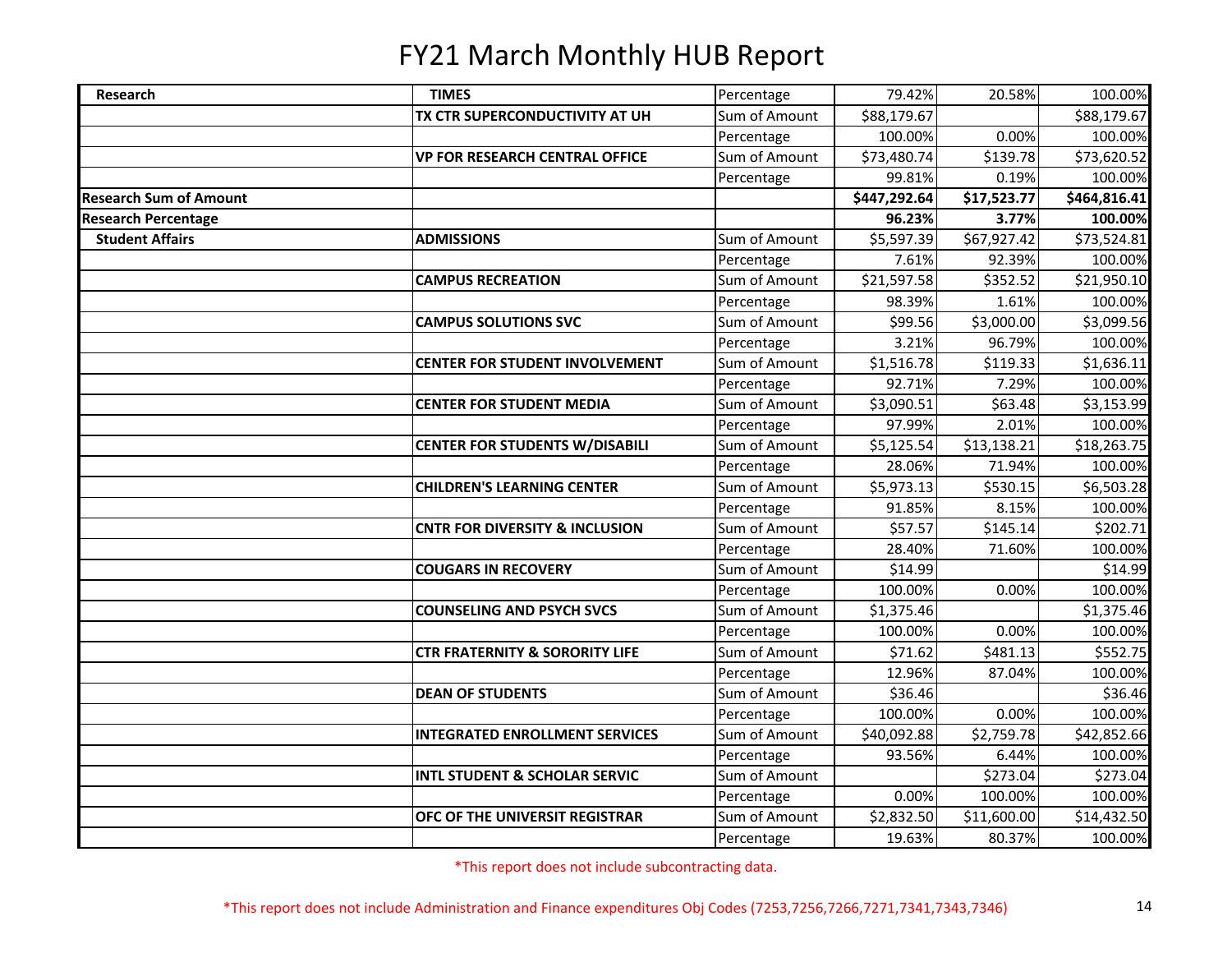| <b>Student Affairs</b>               | <b>RELIGION CENTER</b>                    | Sum of Amount | \$229.81     |              | \$229.81     |
|--------------------------------------|-------------------------------------------|---------------|--------------|--------------|--------------|
|                                      |                                           | Percentage    | 100.00%      | 0.00%        | 100.00%      |
|                                      | <b>SCHOLARSIPS &amp; FINANCIAL AID</b>    | Sum of Amount | \$640.00     |              | \$640.00     |
|                                      |                                           | Percentage    | 100.00%      | 0.00%        | 100.00%      |
|                                      | <b>STU HOUSING - RESIDE LIFE</b>          | Sum of Amount | \$36,632.58  | \$2,622.92   | \$39,255.50  |
|                                      |                                           | Percentage    | 93.32%       | 6.68%        | 100.00%      |
|                                      | <b>STUDENT AFFAIRS</b>                    | Sum of Amount | \$1,125.00   | \$176.68     | \$1,301.68   |
|                                      |                                           | Percentage    | 86.43%       | 13.57%       | 100.00%      |
|                                      | <b>STUDENT AFFAIRS BUSINESS SRVC</b>      | Sum of Amount | \$447.05     | \$1,495.00   | \$1,942.05   |
|                                      |                                           | Percentage    | 23.02%       | 76.98%       | 100.00%      |
|                                      | <b>STUDENT AFFAIRS IT SERVICES</b>        | Sum of Amount | \$512.48     | \$29,204.98  | \$29,717.46  |
|                                      |                                           | Percentage    | 1.72%        | 98.28%       | 100.00%      |
|                                      | <b>STUDENT CENTER</b>                     | Sum of Amount | \$14,356.75  | \$8,340.24   | \$22,696.99  |
|                                      |                                           | Percentage    | 63.25%       | 36.75%       | 100.00%      |
|                                      | <b>STUDENT HEALTH CENTER</b>              | Sum of Amount | \$45,736.01  | \$12,300.43  | \$58,036.44  |
|                                      |                                           | Percentage    | 78.81%       | 21.19%       | 100.00%      |
|                                      | <b>UNIVERSITY CAREER SERVICES</b>         | Sum of Amount | \$206.62     | \$25.73      | \$232.35     |
|                                      |                                           | Percentage    | 88.93%       | 11.07%       | 100.00%      |
|                                      | <b>URBAN EXPERIENCE</b>                   | Sum of Amount | \$261.84     |              | \$261.84     |
|                                      |                                           | Percentage    | 100.00%      | 0.00%        | 100.00%      |
|                                      | <b>VETERAN SERVICES</b>                   | Sum of Amount | \$1,837.94   |              | \$1,837.94   |
|                                      |                                           | Percentage    | 100.00%      | 0.00%        | 100.00%      |
|                                      | <b>WELLNESS CENTER</b>                    | Sum of Amount | \$2,042.89   |              | \$2,042.89   |
|                                      |                                           | Percentage    | 100.00%      | 0.00%        | 100.00%      |
|                                      | <b>WOMEN &amp; GENDER RESOURCE CENTER</b> | Sum of Amount | \$150.76     |              | \$150.76     |
|                                      |                                           | Percentage    | 100.00%      | 0.00%        | 100.00%      |
| <b>Student Affairs Sum of Amount</b> |                                           |               | \$191,661.70 | \$154,556.18 | \$346,217.88 |
| <b>Student Affairs Percentage</b>    |                                           |               | 55.36%       | 44.64%       | 100.00%      |
| <b>Technology</b>                    | <b>CONSTRUCTION MANAGEMENT</b>            | Sum of Amount | \$9,593.08   | \$3,105.00   | \$12,698.08  |
|                                      |                                           | Percentage    | 75.55%       | 24.45%       | 100.00%      |
|                                      | <b>DEAN, TECHNOLOGY</b>                   | Sum of Amount | \$45,023.84  | \$450.65     | \$45,474.49  |
|                                      |                                           | Percentage    | 99.01%       | 0.99%        | 100.00%      |
|                                      | <b>ENGINEERING TECHNOLOGY</b>             | Sum of Amount | \$36,964.81  |              | \$36,964.81  |
|                                      |                                           | Percentage    | 100.00%      | 0.00%        | 100.00%      |
|                                      | HUMAN DEVELOP AND CONSUMER SCI            | Sum of Amount | \$4,222.40   | \$3.36       | \$4,225.76   |
|                                      |                                           | Percentage    | 99.92%       | 0.08%        | 100.00%      |
|                                      | <b>ILT</b>                                | Sum of Amount | \$1,952.21   | \$4,465.65   | \$6,417.86   |